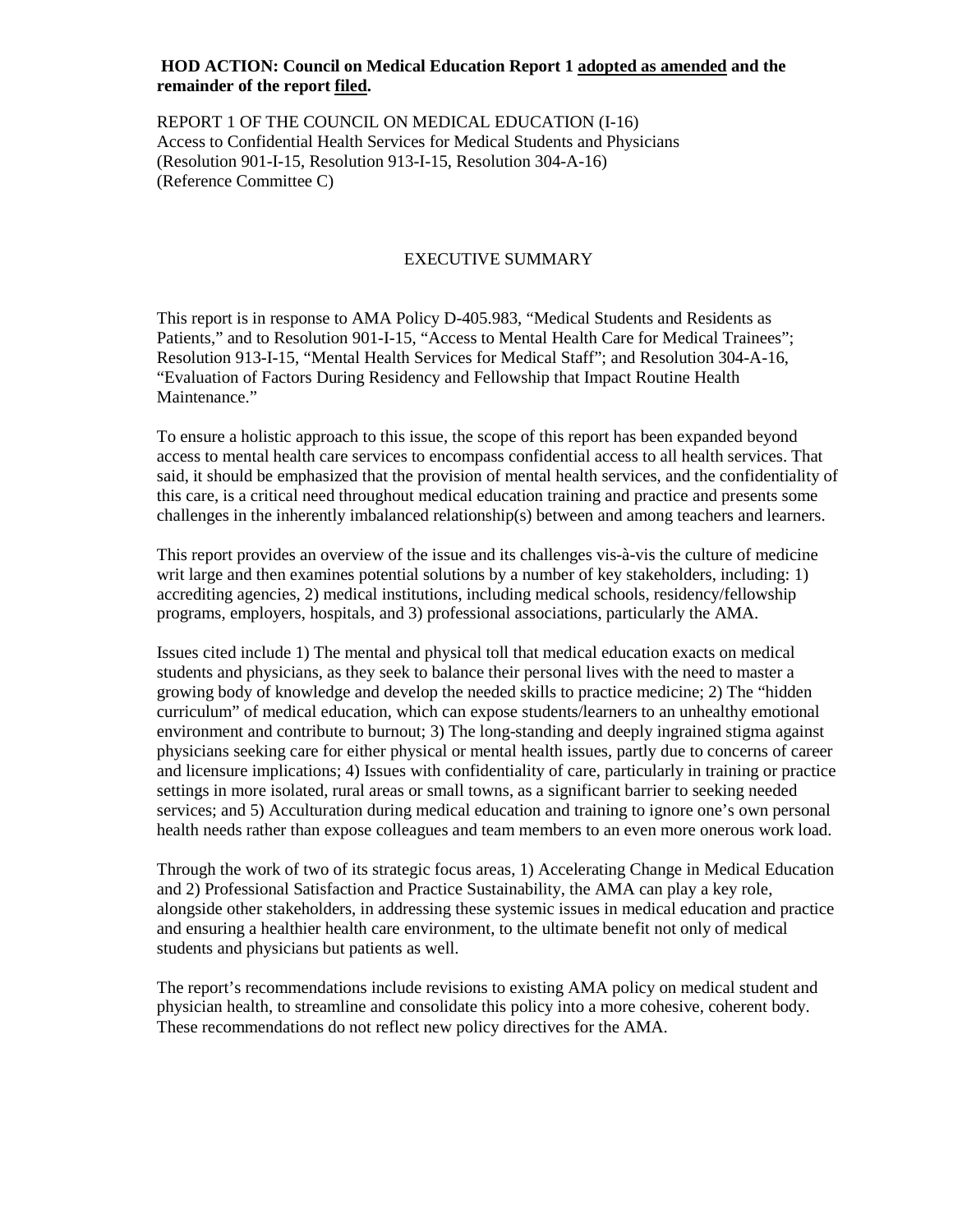### REPORT OF THE COUNCIL ON MEDICAL EDUCATION

CME Report 1-I-16

|                                                          | Subject:                                                                                                                                                                                                                                                                                     | Access to Confidential Health Services for Medical Students and Physicians<br>(Resolution 901-I-15, Resolution 913-I-15, Resolution 304-A-16)                                                                                                                                                                                                                                                                                                                                                                                              |  |  |
|----------------------------------------------------------|----------------------------------------------------------------------------------------------------------------------------------------------------------------------------------------------------------------------------------------------------------------------------------------------|--------------------------------------------------------------------------------------------------------------------------------------------------------------------------------------------------------------------------------------------------------------------------------------------------------------------------------------------------------------------------------------------------------------------------------------------------------------------------------------------------------------------------------------------|--|--|
|                                                          | Presented by:                                                                                                                                                                                                                                                                                | Patricia L. Turner, MD, Chair                                                                                                                                                                                                                                                                                                                                                                                                                                                                                                              |  |  |
|                                                          | Referred to:                                                                                                                                                                                                                                                                                 | Reference Committee C<br>(Martin D. Trichtinger, MD, Chair)                                                                                                                                                                                                                                                                                                                                                                                                                                                                                |  |  |
| $\mathbf{1}$                                             | <b>INTRODUCTION</b>                                                                                                                                                                                                                                                                          |                                                                                                                                                                                                                                                                                                                                                                                                                                                                                                                                            |  |  |
| $\sqrt{2}$<br>3<br>$\overline{4}$<br>$\mathfrak{S}$<br>6 | This report of the Council on Medical Education is in response to the following American Medical<br>Association (AMA) Policy and to the three resolutions noted below, which were referred by the<br>House of Delegates:                                                                     |                                                                                                                                                                                                                                                                                                                                                                                                                                                                                                                                            |  |  |
| $\tau$<br>$\,8\,$<br>9<br>10<br>11                       | Policy D-405.983, "Medical Students and Residents as Patients," which directs the<br>American Medical Association (AMA) to study ways to address the power dichotomy<br>between physicians and medical students, residents and fellows as it relates to these<br>trainees' care as patients. |                                                                                                                                                                                                                                                                                                                                                                                                                                                                                                                                            |  |  |
| 12<br>13<br>14<br>15<br>16<br>17<br>18                   | $\bullet$                                                                                                                                                                                                                                                                                    | Resolution 901-I-15, "Access to Mental Health Care for Medical Trainees" (introduced by<br>the Indiana Delegation), which asks that the AMA: 1) Support the provision of on-campus<br>mental health care in medical schools and residency programs that goes beyond supportive<br>counseling; and 2) Encourage ongoing and future initiatives by medical schools and<br>residency programs to provide urgent and emergent access for all medical trainees to<br>psychiatrists that could include an in-house board-certified psychiatrist. |  |  |
| 19<br>20<br>21<br>22<br>23<br>24                         | $\bullet$<br>employment.                                                                                                                                                                                                                                                                     | Resolution 913-I-15, "Mental Health Services for Medical Staff" (introduced by the<br>Resident and Fellow Section), which asks that the AMA encourage health systems,<br>hospitals, and medical schools to offer physicians and medical students access to<br>confidential and comprehensive mental health services not affiliated with their place of                                                                                                                                                                                     |  |  |
| 25<br>26<br>27<br>28<br>29<br>30                         | $\bullet$                                                                                                                                                                                                                                                                                    | Resolution 304-A-16, "Evaluation of Factors During Residency and Fellowship that<br>Impact Routine Health Maintenance" (introduced by the Resident and Fellow Section),<br>which asks that the AMA study ways to improve access and reduce barriers to seeking<br>preventive and routine physical and mental health care for trainees in graduate medical<br>education programs.                                                                                                                                                           |  |  |
| 31<br>32<br>33<br>34<br>35                               |                                                                                                                                                                                                                                                                                              | For Resolutions 901-I-15 and 913-I-15, testimony before Reference Committee K at the 2015<br>Interim Meeting emphasized the importance of making confidential and comprehensive mental<br>health services available to medical students and resident/fellow physicians. It was noted that<br>Liaison Committee on Medical Education (LCME) accreditation standards require medical schools<br>to provide medical services at sites in reasonable proximity to the locations of their required                                              |  |  |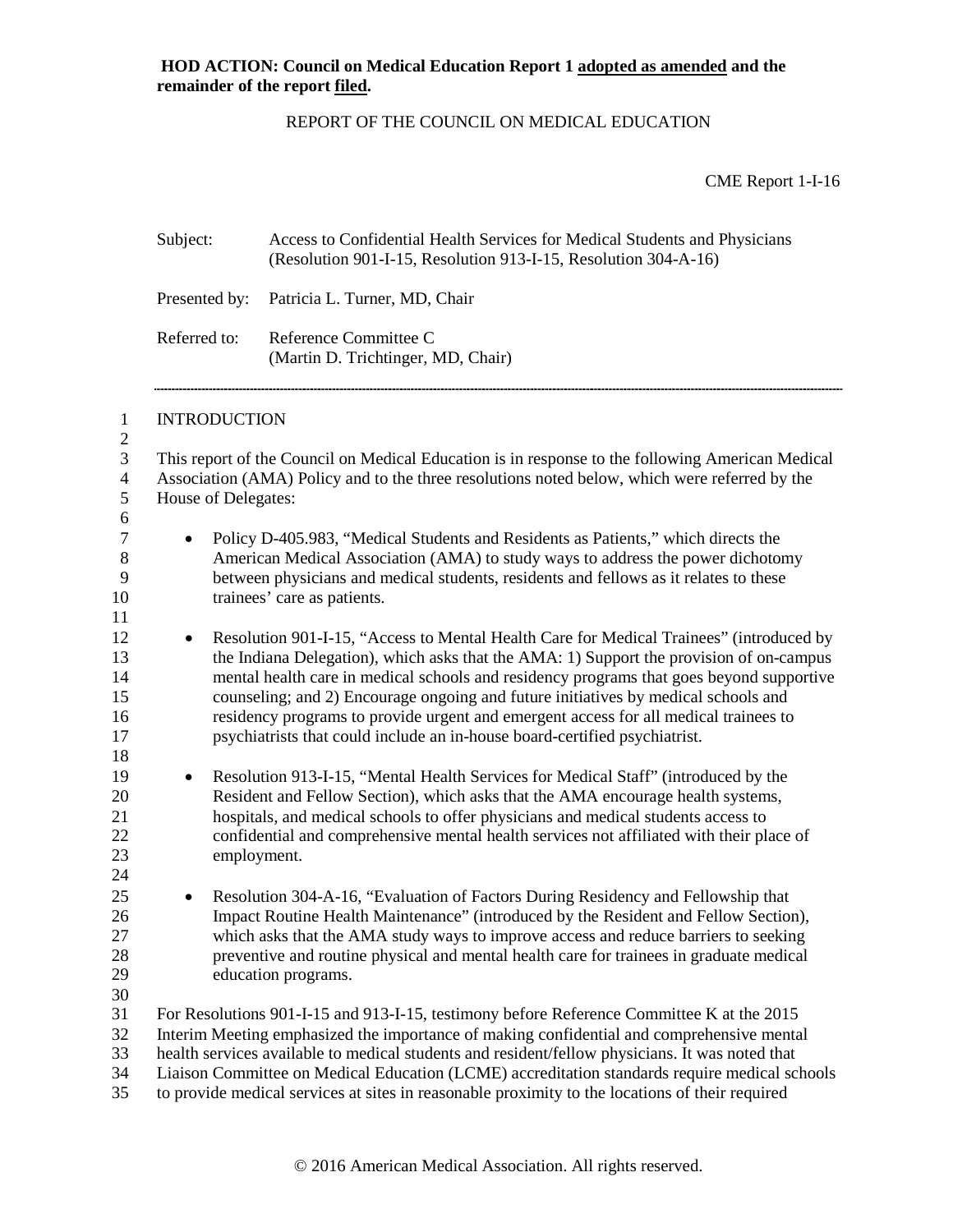educational experiences, and that the LCME collects data on access to psychiatric services and student satisfaction with mental health services. It was also noted that this item is consistent with 3 the work being done by the Accreditation Council for Graduate Medical Education (ACGME) to<br>4 support trainee well-being, through such efforts as the ACGME Clinical Learning Environment 4 support trainee well-being, through such efforts as the ACGME Clinical Learning Environment<br>5 Review process. There was concern expressed during testimony about providing students and Review process. There was concern expressed during testimony about providing students and 6 residents access to in-house psychiatrists for urgent and emergent care. It was noted that a<br>
5 responsive proximity to training sites would be the most appropriate 7 psychiatrist located in reasonable proximity to training sites would be the most appropriate<br>8 caregiver so that students and residents would not be obligated to receive care from a physic caregiver so that students and residents would not be obligated to receive care from a physician who is involved in their academic assessment and advancement. Other factors related to Occupational Safety and Health Administration (OSHA) standards and occupational health care regulations also need to be considered, as well as the health of physicians beyond training years. 13 For Resolution 304-A-16, significant testimony was provided to Reference Committee C at the 2016 Annual Meeting, reflecting the importance of this timely issue, as the epidemic of physicial 2016 Annual Meeting, reflecting the importance of this timely issue, as the epidemic of physician burnout and suicide continues unabated. Testimony noted the work of the AMA in exploring and disseminating solutions, through its Professional Satisfaction and Practice Sustainability strategic focus area, for example, and educational sessions on the topic during the 2016 Annual Meeting. It was also noted that the Accreditation Council for Graduate Medical Education, through its Physician Well-Being initiative (as described further below), is actively addressing the issues of 20 physician burnout, wellness and resiliency. Additional testimony noted issues of confidentiality in<br>21 accessing needed care, especially in smaller cities and towns; the reluctance among trainees to seek accessing needed care, especially in smaller cities and towns; the reluctance among trainees to seek care due to fear of burdening their residency colleagues with having to cover for their absence; and the need to change the culture of medicine to enhance physician well-being and work-life balance. 

## BACKGROUND

 To ensure a holistic approach to this issue (and in light of the need to respond to Resolution 304-A- 16), the scope of this report has been expanded beyond access to mental health care services to encompass confidential access to all health services. That said, it is important to emphasize that the provision of mental health services, and the confidentiality of this care, is a critical need throughout medical education training and practice and presents some challenges in the inherently imbalanced relationship(s) between and among teachers and learners. Although Policy D-405.983 calls for studying this imbalance, the real priority (and the objective for this report) is how to address this imbalance so that medical students and resident/fellow physicians can receive appropriate care without fear of stigma or repercussions.

 This report provides an overview of the issue and its challenges vis-à-vis the culture of medicine writ large and then examines potential solutions by a number of key stakeholders, including: 1) accrediting agencies; 2) medical institutions, including medical schools, residency/fellowship programs, employers, hospitals; and 3) professional associations, particularly the AMA.

### THE NEED FOR MEDICAL STUDENT AND PHYSICIAN ACCESS TO CARE

 Interest in physician health and wellness has increased significantly over the last few years, as stressors in medical education and practice exact a mental and physical toll on medical students and physicians. Those at the early stages of their careers—medical students and resident/fellow physicians—are undergoing the challenges of balancing their personal lives with the need to master a growing body of knowledge and develop the needed skills to practice in a changing health care environment. What is often called the "hidden curriculum" of medical education can expose students/learners to an unhealthy emotional environment and can contribute to burnout. Residency training, in particular, can be a daunting endeavor for many, despite the implementation of duty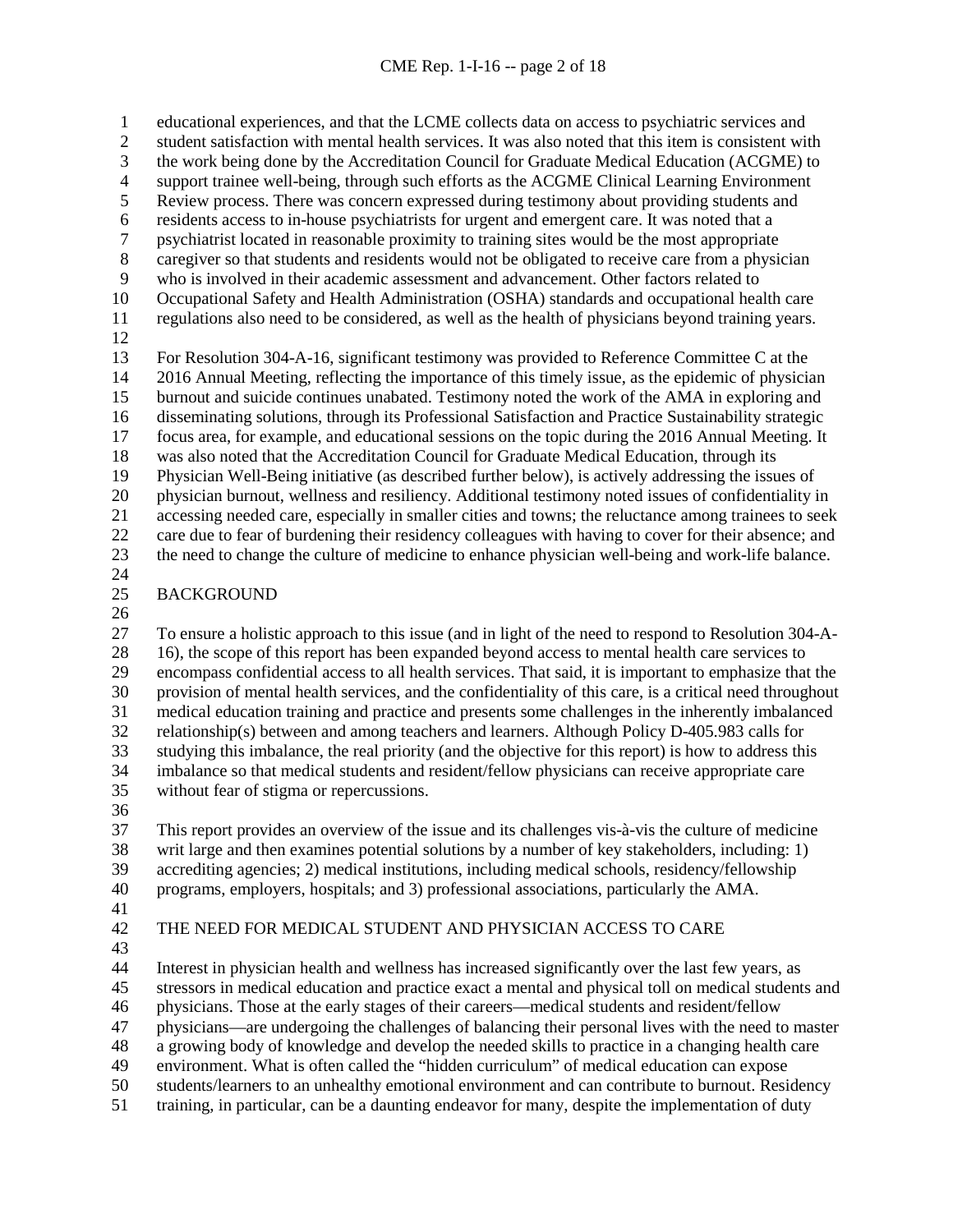#### CME Rep. 1-I-16 -- page 3 of 18

hour limits. For some, the personal and professional stresses become too great, leading to

emotional distress, burnout, major depression, and, in extreme cases, suicide.

3 Indeed, a study in the Dec. 8, 2015 issue of *JAMA* found that nearly one-third of interns and residents experience depressive symptoms or full-blown depression at some point during the

4 residents experience depressive symptoms or full-blown depression at some point during their<br>5 training. The prevalence of depression among trainees is significantly higher among medical

training. The prevalence of depression among trainees is significantly higher among medical

residents than the general population (about 7 percent of all U.S. adults had at least one major

depressive episode during the previous year, according to the National Institute of Mental Health).

8<br>9

Similarly, more than half of U.S. physicians "experienced at least one symptom of burnout in 2014,

compared to about 46 percent of doctors in 2011," notes coverage of a *Mayo Clinic Proceedings* 

study released on Dec. 1, 2015. These data point to the need for interventions for all physicians and

physicians-in-training to learn techniques for ensuring wellness, managing burnout when

symptoms arise, and improving emotional resiliency to professional and personal challenges.

 Without serious attention to physician wellness, physicians may retire earlier or leave medicine for another field, further exacerbating medical workforce shortages and reducing access to needed care among patients. Even for those who remain in practice, burnout can have substantial professional and patient safety implications. An extensive body of research has demonstrated a strong link between physicians' personal well-being and the quality of care they provide patients, as well as a 20 positive relation between physicians' and patients' preventive health practices.<sup>[1](#page-19-0)</sup> Finally, as role models and mentors to those who will serve as the nation's future physicians, academic physicians must develop a better understanding of the importance of and need for wellness so that they can help their mentees succeed.

 From a systemic perspective, the stigma against physicians seeking care for either physical or mental health issues is long-standing and deeply ingrained. Generalizations about generational differences come into play as well, with a commonly held stereotype in medicine that today's <sup>28</sup> "kids" (the Millennials, for example) are not as committed to medicine and their patients as their<br><sup>29</sup> predecessors and lack the requisite work ethic to be physicians. Long hours and commitment to predecessors and lack the requisite work ethic to be physicians. Long hours and commitment to patients are praised, and attention to self-care or healthy lifestyles/prevention may be seen as self- indulgent or indicative of a lack of dedication. Little or no confidentiality, particularly in training or practice settings in more isolated, rural areas or small towns, can be a barrier to seeking needed services. During training, many resident/fellow physicians are acculturated to ignore their own personal health needs (sleep, for example) and are loath to miss a shift and expose colleagues and team members to an even more onerous work load. Many physicians develop a "survival" mentality during medical school and training, which extends throughout their careers, with unfortunate consequences for personal health and well-being as well as work-life balance and interpersonal and family relationships.

 Physicians who continue to work when sick and who routinely ignore their own health needs to provide care to their patients may be unintentionally endangering those very patients—e.g., by exposing them to contagions or infection if they come to work while sick, or to unintentional injury if they are not well-rested. As noted in the AMA *Code of Medical Ethics* 9.3.1, "Physician Health & Wellness" (included in the appendix of this report), "When physician health or wellness is compromised, so may the safety and effectiveness of the medical care provided. To preserve the quality of their performance, physicians have a responsibility to maintain their health and wellness, broadly construed as preventing or treating acute or chronic diseases, including mental illness, disabilities, and occupational stress." The policy also notes that physicians should take "appropriate measures to protect patients, including measures to minimize the risk of transmitting infectious disease commensurate with the seriousness of the disease."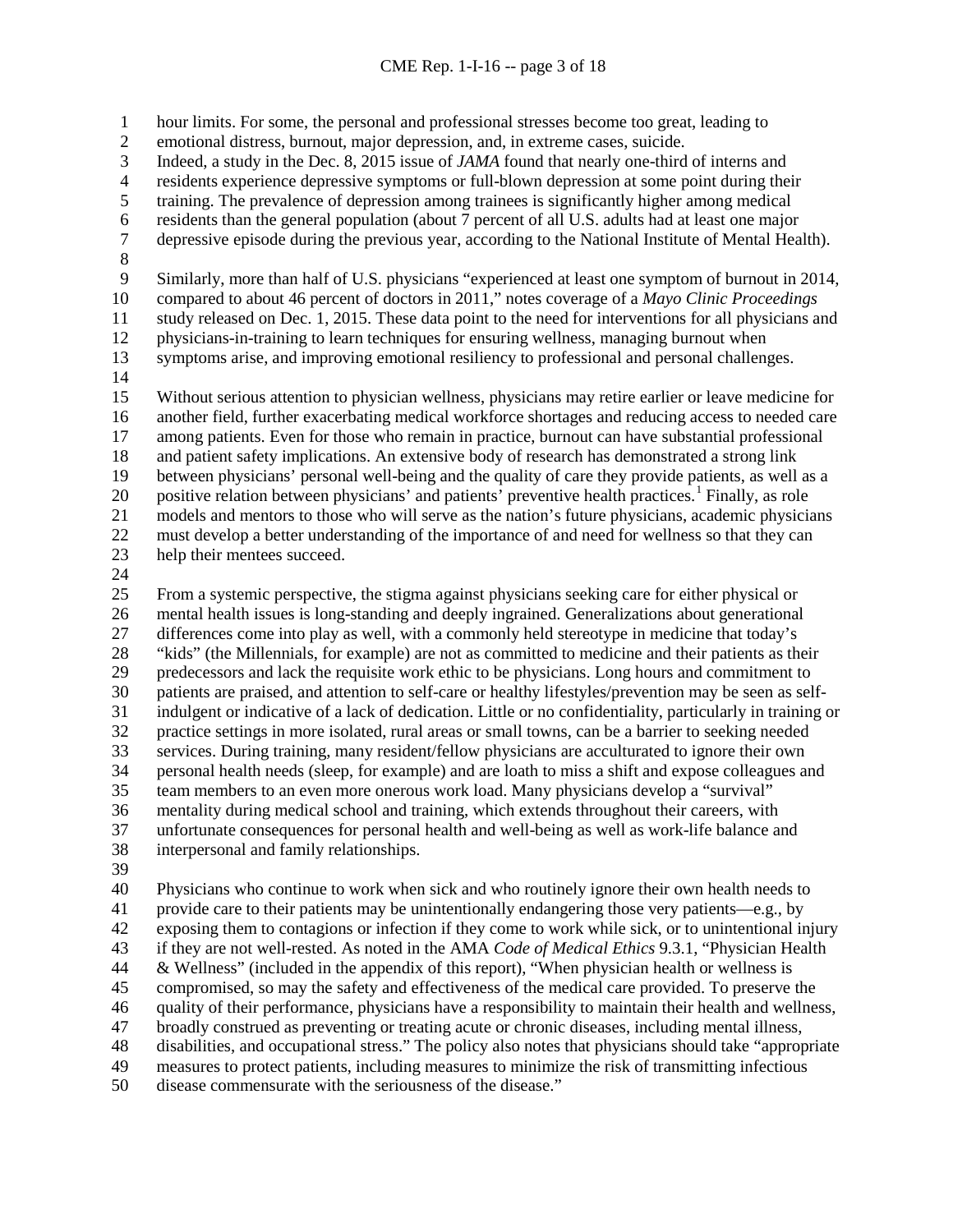#### CME Rep. 1-I-16 -- page 4 of 18

 These attitudes and behaviors may be gradually shifting—particularly as more physicians enter into employment versus solo practice—but the enduring power of the "medical-institutional complex" and the attitudes of attending physicians and faculty (upon whose approval/satisfaction one's career rests) may ensure the perpetuation of an ultimately unhealthy hidden curriculum and culture. For example, one medical student, who decided to be outspoken about her own personal mental health struggles, wrote, "Dealing with academic administration is an awful part of med school. It's a 7 medieval-like process of judgment and punishment to ask for help or find yourself struggling with<br>8 all the exams."<sup>2</sup> all the exams." $2^2$  In addition, a significant number of mental health professionals do not accept insurance. A recent news report notes, "[N]early half of therapists in California don't take insurance, according to a recent survey from the California Association of Marriage and Family Therapists. The same is true [3](#page-19-2) of psychiatrists."<sup>3</sup> This widespread lack of insurance coverage presents another barrier to medical<br>14 students and resident/fellow physicians seeking mental care services and counseling. students and resident/fellow physicians seeking mental care services and counseling. The extent of these pernicious issues and challenges throughout medical education and practice call for a variety of individual, institutional, and systemic (cultural) solutions. When learners/ employees access medical/behavioral services from teachers/employers, the potential exists for troublesome conflicts of interest, confidentiality concerns, and related issues. As noted in the following sections, key stakeholders in this process include: 1) accrediting agencies; 2) medical institutions, including medical schools, residency/fellowship programs, employers, hospitals; and 3) the AMA and other professional associations and related bodies. THE WORK OF ACCREDITING AGENCIES *Liaison Committee on Medical Education (LCME)* 28 Relevant LCME standards (now called "Elements") are included below (note that the LCME defines personal counseling to include psychiatric and psychological services): defines personal counseling to include psychiatric and psychological services): 12.5 Non-Involvement of Providers of Student Health Services in Student Assessment/ Location of Student Health Records The health professionals who provide health services, including psychiatric/psychological counseling, to a medical student have no involvement in the academic assessment or promotion of the medical student receiving those services. A medical school ensures that medical student health records are maintained in accordance with legal requirements for security, privacy, confidentiality, and accessibility. 12.4 Student Access to Health Care Services A medical school provides its medical students with timely access to needed diagnostic, preventive, and therapeutic health services at sites in reasonable proximity to the locations of their required educational experiences and has policies and procedures in place that permit students to be excused from these experiences to seek needed care. 12.3 Personal Counseling/Well-Being Programs A medical school has in place an effective system of personal counseling for its medical students that includes programs to promote their well-being and to facilitate their adjustment to

the physical and emotional demands of medical education.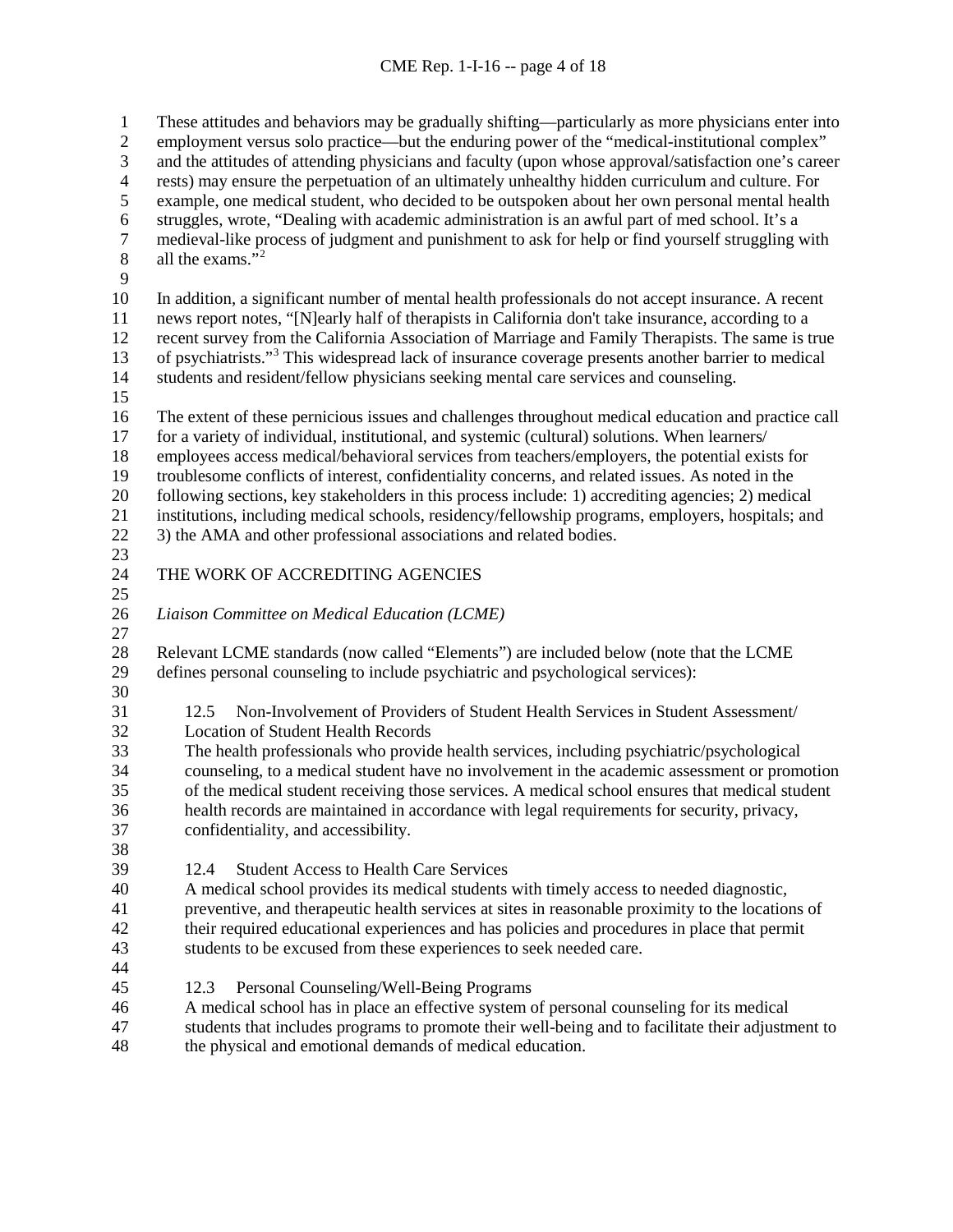| 3<br>Relevant standards from the COCA are as follows:<br>$\overline{4}$<br>The COM [College of Medicine] and/or its parent institution must make available to<br>5.5.7<br>5<br>students confidential resources for physical healthcare services.<br>6<br>$\boldsymbol{7}$<br>The COM and/or its parent must make available to students on a 24 hour per day 7<br>5.5.8<br>$\,8\,$<br>days a week ("24/7") basis, confidential resources for behavioral healthcare services. <sup>4</sup><br>9<br>10<br>Accreditation Council for Graduate Medical Education (ACGME)<br>11<br>12<br>Through its Physician Well-Being initiative, the ACGME is engaging in a national dialogue on this<br>issue to ensure positive, transformational change in the learning environment. Beginning with a<br>13<br>14<br>symposium in November 2015, medical education organizations representing accreditation,<br>assessment, and certification, along with the AMA, have joined the ACGME in prioritizing this<br>15<br>16<br>issue. As noted on the initiative's website, the following areas of focus have been identified:<br>17<br>18<br>Physician well-being is an individual and a system issue, and needs to be addressed on<br>$\bullet$<br>both levels.<br>19<br>Alignment between institutional leadership and faculty members in the learning<br>20<br>$\bullet$<br>environment is necessary to create a culture of respect and accountability for physician<br>21<br>22<br>well-being.<br>23<br>The well-being of physicians as caregivers is crucial to their ability to deliver the safest,<br>$\bullet$<br>24<br>best possible care to patients.<br>25<br>26<br>Although the ACGME does not have specific accreditation standards on resident wellness and<br>27<br>confidential access to health care services, certain standards are relevant to this topic. For example,<br>its Institutional Requirements <sup>5</sup> state:<br>28<br>29<br>30<br>Behavioral Health: The Sponsoring Institution must provide residents/fellows with access to<br>31<br>confidential counseling and behavioral health services.<br>32<br>33<br>Physician Impairment: The Sponsoring Institution must have a policy, not necessarily GME-<br>34<br>specific, which addresses physician impairment.<br>35<br>The Sponsoring Institution must ensure a healthy and safe learning and working environment<br>36<br>37<br>that provides for:<br>38<br>39<br>access to food while on duty at all participating sites;<br>٠<br>40<br>safe, quiet, and private sleep/rest facilities available and accessible for<br>٠<br>residents/fellows to support education and safe patient care; and<br>41<br>security and safety measures appropriate to the participating site.<br>42<br>٠<br>43<br>Meanwhile, the ACGME Common Program Requirements, <sup>6</sup> in the section "Resident Duty Hours in<br>44<br>45<br>the Learning and Working Environment," state:<br>46<br>Programs and sponsoring institutions must educate residents and faculty members concerning<br>47<br>48<br>the professional responsibilities of physicians to appear for duty appropriately rested and fit to | $\mathbf{1}$<br>$\mathbf{2}$ | Commission on Osteopathic College Accreditation (COCA) |  |  |  |
|-------------------------------------------------------------------------------------------------------------------------------------------------------------------------------------------------------------------------------------------------------------------------------------------------------------------------------------------------------------------------------------------------------------------------------------------------------------------------------------------------------------------------------------------------------------------------------------------------------------------------------------------------------------------------------------------------------------------------------------------------------------------------------------------------------------------------------------------------------------------------------------------------------------------------------------------------------------------------------------------------------------------------------------------------------------------------------------------------------------------------------------------------------------------------------------------------------------------------------------------------------------------------------------------------------------------------------------------------------------------------------------------------------------------------------------------------------------------------------------------------------------------------------------------------------------------------------------------------------------------------------------------------------------------------------------------------------------------------------------------------------------------------------------------------------------------------------------------------------------------------------------------------------------------------------------------------------------------------------------------------------------------------------------------------------------------------------------------------------------------------------------------------------------------------------------------------------------------------------------------------------------------------------------------------------------------------------------------------------------------------------------------------------------------------------------------------------------------------------------------------------------------------------------------------------------------------------------------------------------------------------------------------------------------------------------------------------------------------------------------------------------------------------------------------------------------------------------------------------------------------------------------------------------------------------------------------------------------------------------------------------------------------------------------------------------------------------------------------------------------------------------------------------------------|------------------------------|--------------------------------------------------------|--|--|--|
|                                                                                                                                                                                                                                                                                                                                                                                                                                                                                                                                                                                                                                                                                                                                                                                                                                                                                                                                                                                                                                                                                                                                                                                                                                                                                                                                                                                                                                                                                                                                                                                                                                                                                                                                                                                                                                                                                                                                                                                                                                                                                                                                                                                                                                                                                                                                                                                                                                                                                                                                                                                                                                                                                                                                                                                                                                                                                                                                                                                                                                                                                                                                                                   |                              |                                                        |  |  |  |
|                                                                                                                                                                                                                                                                                                                                                                                                                                                                                                                                                                                                                                                                                                                                                                                                                                                                                                                                                                                                                                                                                                                                                                                                                                                                                                                                                                                                                                                                                                                                                                                                                                                                                                                                                                                                                                                                                                                                                                                                                                                                                                                                                                                                                                                                                                                                                                                                                                                                                                                                                                                                                                                                                                                                                                                                                                                                                                                                                                                                                                                                                                                                                                   |                              |                                                        |  |  |  |
|                                                                                                                                                                                                                                                                                                                                                                                                                                                                                                                                                                                                                                                                                                                                                                                                                                                                                                                                                                                                                                                                                                                                                                                                                                                                                                                                                                                                                                                                                                                                                                                                                                                                                                                                                                                                                                                                                                                                                                                                                                                                                                                                                                                                                                                                                                                                                                                                                                                                                                                                                                                                                                                                                                                                                                                                                                                                                                                                                                                                                                                                                                                                                                   |                              |                                                        |  |  |  |
|                                                                                                                                                                                                                                                                                                                                                                                                                                                                                                                                                                                                                                                                                                                                                                                                                                                                                                                                                                                                                                                                                                                                                                                                                                                                                                                                                                                                                                                                                                                                                                                                                                                                                                                                                                                                                                                                                                                                                                                                                                                                                                                                                                                                                                                                                                                                                                                                                                                                                                                                                                                                                                                                                                                                                                                                                                                                                                                                                                                                                                                                                                                                                                   |                              |                                                        |  |  |  |
|                                                                                                                                                                                                                                                                                                                                                                                                                                                                                                                                                                                                                                                                                                                                                                                                                                                                                                                                                                                                                                                                                                                                                                                                                                                                                                                                                                                                                                                                                                                                                                                                                                                                                                                                                                                                                                                                                                                                                                                                                                                                                                                                                                                                                                                                                                                                                                                                                                                                                                                                                                                                                                                                                                                                                                                                                                                                                                                                                                                                                                                                                                                                                                   |                              |                                                        |  |  |  |
|                                                                                                                                                                                                                                                                                                                                                                                                                                                                                                                                                                                                                                                                                                                                                                                                                                                                                                                                                                                                                                                                                                                                                                                                                                                                                                                                                                                                                                                                                                                                                                                                                                                                                                                                                                                                                                                                                                                                                                                                                                                                                                                                                                                                                                                                                                                                                                                                                                                                                                                                                                                                                                                                                                                                                                                                                                                                                                                                                                                                                                                                                                                                                                   |                              |                                                        |  |  |  |
|                                                                                                                                                                                                                                                                                                                                                                                                                                                                                                                                                                                                                                                                                                                                                                                                                                                                                                                                                                                                                                                                                                                                                                                                                                                                                                                                                                                                                                                                                                                                                                                                                                                                                                                                                                                                                                                                                                                                                                                                                                                                                                                                                                                                                                                                                                                                                                                                                                                                                                                                                                                                                                                                                                                                                                                                                                                                                                                                                                                                                                                                                                                                                                   |                              |                                                        |  |  |  |
|                                                                                                                                                                                                                                                                                                                                                                                                                                                                                                                                                                                                                                                                                                                                                                                                                                                                                                                                                                                                                                                                                                                                                                                                                                                                                                                                                                                                                                                                                                                                                                                                                                                                                                                                                                                                                                                                                                                                                                                                                                                                                                                                                                                                                                                                                                                                                                                                                                                                                                                                                                                                                                                                                                                                                                                                                                                                                                                                                                                                                                                                                                                                                                   |                              |                                                        |  |  |  |
|                                                                                                                                                                                                                                                                                                                                                                                                                                                                                                                                                                                                                                                                                                                                                                                                                                                                                                                                                                                                                                                                                                                                                                                                                                                                                                                                                                                                                                                                                                                                                                                                                                                                                                                                                                                                                                                                                                                                                                                                                                                                                                                                                                                                                                                                                                                                                                                                                                                                                                                                                                                                                                                                                                                                                                                                                                                                                                                                                                                                                                                                                                                                                                   |                              |                                                        |  |  |  |
|                                                                                                                                                                                                                                                                                                                                                                                                                                                                                                                                                                                                                                                                                                                                                                                                                                                                                                                                                                                                                                                                                                                                                                                                                                                                                                                                                                                                                                                                                                                                                                                                                                                                                                                                                                                                                                                                                                                                                                                                                                                                                                                                                                                                                                                                                                                                                                                                                                                                                                                                                                                                                                                                                                                                                                                                                                                                                                                                                                                                                                                                                                                                                                   |                              |                                                        |  |  |  |
|                                                                                                                                                                                                                                                                                                                                                                                                                                                                                                                                                                                                                                                                                                                                                                                                                                                                                                                                                                                                                                                                                                                                                                                                                                                                                                                                                                                                                                                                                                                                                                                                                                                                                                                                                                                                                                                                                                                                                                                                                                                                                                                                                                                                                                                                                                                                                                                                                                                                                                                                                                                                                                                                                                                                                                                                                                                                                                                                                                                                                                                                                                                                                                   |                              |                                                        |  |  |  |
|                                                                                                                                                                                                                                                                                                                                                                                                                                                                                                                                                                                                                                                                                                                                                                                                                                                                                                                                                                                                                                                                                                                                                                                                                                                                                                                                                                                                                                                                                                                                                                                                                                                                                                                                                                                                                                                                                                                                                                                                                                                                                                                                                                                                                                                                                                                                                                                                                                                                                                                                                                                                                                                                                                                                                                                                                                                                                                                                                                                                                                                                                                                                                                   |                              |                                                        |  |  |  |
|                                                                                                                                                                                                                                                                                                                                                                                                                                                                                                                                                                                                                                                                                                                                                                                                                                                                                                                                                                                                                                                                                                                                                                                                                                                                                                                                                                                                                                                                                                                                                                                                                                                                                                                                                                                                                                                                                                                                                                                                                                                                                                                                                                                                                                                                                                                                                                                                                                                                                                                                                                                                                                                                                                                                                                                                                                                                                                                                                                                                                                                                                                                                                                   |                              |                                                        |  |  |  |
|                                                                                                                                                                                                                                                                                                                                                                                                                                                                                                                                                                                                                                                                                                                                                                                                                                                                                                                                                                                                                                                                                                                                                                                                                                                                                                                                                                                                                                                                                                                                                                                                                                                                                                                                                                                                                                                                                                                                                                                                                                                                                                                                                                                                                                                                                                                                                                                                                                                                                                                                                                                                                                                                                                                                                                                                                                                                                                                                                                                                                                                                                                                                                                   |                              |                                                        |  |  |  |
|                                                                                                                                                                                                                                                                                                                                                                                                                                                                                                                                                                                                                                                                                                                                                                                                                                                                                                                                                                                                                                                                                                                                                                                                                                                                                                                                                                                                                                                                                                                                                                                                                                                                                                                                                                                                                                                                                                                                                                                                                                                                                                                                                                                                                                                                                                                                                                                                                                                                                                                                                                                                                                                                                                                                                                                                                                                                                                                                                                                                                                                                                                                                                                   |                              |                                                        |  |  |  |
|                                                                                                                                                                                                                                                                                                                                                                                                                                                                                                                                                                                                                                                                                                                                                                                                                                                                                                                                                                                                                                                                                                                                                                                                                                                                                                                                                                                                                                                                                                                                                                                                                                                                                                                                                                                                                                                                                                                                                                                                                                                                                                                                                                                                                                                                                                                                                                                                                                                                                                                                                                                                                                                                                                                                                                                                                                                                                                                                                                                                                                                                                                                                                                   |                              |                                                        |  |  |  |
|                                                                                                                                                                                                                                                                                                                                                                                                                                                                                                                                                                                                                                                                                                                                                                                                                                                                                                                                                                                                                                                                                                                                                                                                                                                                                                                                                                                                                                                                                                                                                                                                                                                                                                                                                                                                                                                                                                                                                                                                                                                                                                                                                                                                                                                                                                                                                                                                                                                                                                                                                                                                                                                                                                                                                                                                                                                                                                                                                                                                                                                                                                                                                                   |                              |                                                        |  |  |  |
|                                                                                                                                                                                                                                                                                                                                                                                                                                                                                                                                                                                                                                                                                                                                                                                                                                                                                                                                                                                                                                                                                                                                                                                                                                                                                                                                                                                                                                                                                                                                                                                                                                                                                                                                                                                                                                                                                                                                                                                                                                                                                                                                                                                                                                                                                                                                                                                                                                                                                                                                                                                                                                                                                                                                                                                                                                                                                                                                                                                                                                                                                                                                                                   |                              |                                                        |  |  |  |
|                                                                                                                                                                                                                                                                                                                                                                                                                                                                                                                                                                                                                                                                                                                                                                                                                                                                                                                                                                                                                                                                                                                                                                                                                                                                                                                                                                                                                                                                                                                                                                                                                                                                                                                                                                                                                                                                                                                                                                                                                                                                                                                                                                                                                                                                                                                                                                                                                                                                                                                                                                                                                                                                                                                                                                                                                                                                                                                                                                                                                                                                                                                                                                   |                              |                                                        |  |  |  |
|                                                                                                                                                                                                                                                                                                                                                                                                                                                                                                                                                                                                                                                                                                                                                                                                                                                                                                                                                                                                                                                                                                                                                                                                                                                                                                                                                                                                                                                                                                                                                                                                                                                                                                                                                                                                                                                                                                                                                                                                                                                                                                                                                                                                                                                                                                                                                                                                                                                                                                                                                                                                                                                                                                                                                                                                                                                                                                                                                                                                                                                                                                                                                                   |                              |                                                        |  |  |  |
|                                                                                                                                                                                                                                                                                                                                                                                                                                                                                                                                                                                                                                                                                                                                                                                                                                                                                                                                                                                                                                                                                                                                                                                                                                                                                                                                                                                                                                                                                                                                                                                                                                                                                                                                                                                                                                                                                                                                                                                                                                                                                                                                                                                                                                                                                                                                                                                                                                                                                                                                                                                                                                                                                                                                                                                                                                                                                                                                                                                                                                                                                                                                                                   |                              |                                                        |  |  |  |
|                                                                                                                                                                                                                                                                                                                                                                                                                                                                                                                                                                                                                                                                                                                                                                                                                                                                                                                                                                                                                                                                                                                                                                                                                                                                                                                                                                                                                                                                                                                                                                                                                                                                                                                                                                                                                                                                                                                                                                                                                                                                                                                                                                                                                                                                                                                                                                                                                                                                                                                                                                                                                                                                                                                                                                                                                                                                                                                                                                                                                                                                                                                                                                   |                              |                                                        |  |  |  |
|                                                                                                                                                                                                                                                                                                                                                                                                                                                                                                                                                                                                                                                                                                                                                                                                                                                                                                                                                                                                                                                                                                                                                                                                                                                                                                                                                                                                                                                                                                                                                                                                                                                                                                                                                                                                                                                                                                                                                                                                                                                                                                                                                                                                                                                                                                                                                                                                                                                                                                                                                                                                                                                                                                                                                                                                                                                                                                                                                                                                                                                                                                                                                                   |                              |                                                        |  |  |  |
|                                                                                                                                                                                                                                                                                                                                                                                                                                                                                                                                                                                                                                                                                                                                                                                                                                                                                                                                                                                                                                                                                                                                                                                                                                                                                                                                                                                                                                                                                                                                                                                                                                                                                                                                                                                                                                                                                                                                                                                                                                                                                                                                                                                                                                                                                                                                                                                                                                                                                                                                                                                                                                                                                                                                                                                                                                                                                                                                                                                                                                                                                                                                                                   |                              |                                                        |  |  |  |
|                                                                                                                                                                                                                                                                                                                                                                                                                                                                                                                                                                                                                                                                                                                                                                                                                                                                                                                                                                                                                                                                                                                                                                                                                                                                                                                                                                                                                                                                                                                                                                                                                                                                                                                                                                                                                                                                                                                                                                                                                                                                                                                                                                                                                                                                                                                                                                                                                                                                                                                                                                                                                                                                                                                                                                                                                                                                                                                                                                                                                                                                                                                                                                   |                              |                                                        |  |  |  |
|                                                                                                                                                                                                                                                                                                                                                                                                                                                                                                                                                                                                                                                                                                                                                                                                                                                                                                                                                                                                                                                                                                                                                                                                                                                                                                                                                                                                                                                                                                                                                                                                                                                                                                                                                                                                                                                                                                                                                                                                                                                                                                                                                                                                                                                                                                                                                                                                                                                                                                                                                                                                                                                                                                                                                                                                                                                                                                                                                                                                                                                                                                                                                                   |                              |                                                        |  |  |  |
|                                                                                                                                                                                                                                                                                                                                                                                                                                                                                                                                                                                                                                                                                                                                                                                                                                                                                                                                                                                                                                                                                                                                                                                                                                                                                                                                                                                                                                                                                                                                                                                                                                                                                                                                                                                                                                                                                                                                                                                                                                                                                                                                                                                                                                                                                                                                                                                                                                                                                                                                                                                                                                                                                                                                                                                                                                                                                                                                                                                                                                                                                                                                                                   |                              |                                                        |  |  |  |
|                                                                                                                                                                                                                                                                                                                                                                                                                                                                                                                                                                                                                                                                                                                                                                                                                                                                                                                                                                                                                                                                                                                                                                                                                                                                                                                                                                                                                                                                                                                                                                                                                                                                                                                                                                                                                                                                                                                                                                                                                                                                                                                                                                                                                                                                                                                                                                                                                                                                                                                                                                                                                                                                                                                                                                                                                                                                                                                                                                                                                                                                                                                                                                   |                              |                                                        |  |  |  |
|                                                                                                                                                                                                                                                                                                                                                                                                                                                                                                                                                                                                                                                                                                                                                                                                                                                                                                                                                                                                                                                                                                                                                                                                                                                                                                                                                                                                                                                                                                                                                                                                                                                                                                                                                                                                                                                                                                                                                                                                                                                                                                                                                                                                                                                                                                                                                                                                                                                                                                                                                                                                                                                                                                                                                                                                                                                                                                                                                                                                                                                                                                                                                                   |                              |                                                        |  |  |  |
|                                                                                                                                                                                                                                                                                                                                                                                                                                                                                                                                                                                                                                                                                                                                                                                                                                                                                                                                                                                                                                                                                                                                                                                                                                                                                                                                                                                                                                                                                                                                                                                                                                                                                                                                                                                                                                                                                                                                                                                                                                                                                                                                                                                                                                                                                                                                                                                                                                                                                                                                                                                                                                                                                                                                                                                                                                                                                                                                                                                                                                                                                                                                                                   |                              |                                                        |  |  |  |
|                                                                                                                                                                                                                                                                                                                                                                                                                                                                                                                                                                                                                                                                                                                                                                                                                                                                                                                                                                                                                                                                                                                                                                                                                                                                                                                                                                                                                                                                                                                                                                                                                                                                                                                                                                                                                                                                                                                                                                                                                                                                                                                                                                                                                                                                                                                                                                                                                                                                                                                                                                                                                                                                                                                                                                                                                                                                                                                                                                                                                                                                                                                                                                   |                              |                                                        |  |  |  |
|                                                                                                                                                                                                                                                                                                                                                                                                                                                                                                                                                                                                                                                                                                                                                                                                                                                                                                                                                                                                                                                                                                                                                                                                                                                                                                                                                                                                                                                                                                                                                                                                                                                                                                                                                                                                                                                                                                                                                                                                                                                                                                                                                                                                                                                                                                                                                                                                                                                                                                                                                                                                                                                                                                                                                                                                                                                                                                                                                                                                                                                                                                                                                                   |                              |                                                        |  |  |  |
|                                                                                                                                                                                                                                                                                                                                                                                                                                                                                                                                                                                                                                                                                                                                                                                                                                                                                                                                                                                                                                                                                                                                                                                                                                                                                                                                                                                                                                                                                                                                                                                                                                                                                                                                                                                                                                                                                                                                                                                                                                                                                                                                                                                                                                                                                                                                                                                                                                                                                                                                                                                                                                                                                                                                                                                                                                                                                                                                                                                                                                                                                                                                                                   |                              |                                                        |  |  |  |
|                                                                                                                                                                                                                                                                                                                                                                                                                                                                                                                                                                                                                                                                                                                                                                                                                                                                                                                                                                                                                                                                                                                                                                                                                                                                                                                                                                                                                                                                                                                                                                                                                                                                                                                                                                                                                                                                                                                                                                                                                                                                                                                                                                                                                                                                                                                                                                                                                                                                                                                                                                                                                                                                                                                                                                                                                                                                                                                                                                                                                                                                                                                                                                   |                              |                                                        |  |  |  |
|                                                                                                                                                                                                                                                                                                                                                                                                                                                                                                                                                                                                                                                                                                                                                                                                                                                                                                                                                                                                                                                                                                                                                                                                                                                                                                                                                                                                                                                                                                                                                                                                                                                                                                                                                                                                                                                                                                                                                                                                                                                                                                                                                                                                                                                                                                                                                                                                                                                                                                                                                                                                                                                                                                                                                                                                                                                                                                                                                                                                                                                                                                                                                                   |                              |                                                        |  |  |  |
|                                                                                                                                                                                                                                                                                                                                                                                                                                                                                                                                                                                                                                                                                                                                                                                                                                                                                                                                                                                                                                                                                                                                                                                                                                                                                                                                                                                                                                                                                                                                                                                                                                                                                                                                                                                                                                                                                                                                                                                                                                                                                                                                                                                                                                                                                                                                                                                                                                                                                                                                                                                                                                                                                                                                                                                                                                                                                                                                                                                                                                                                                                                                                                   |                              |                                                        |  |  |  |
|                                                                                                                                                                                                                                                                                                                                                                                                                                                                                                                                                                                                                                                                                                                                                                                                                                                                                                                                                                                                                                                                                                                                                                                                                                                                                                                                                                                                                                                                                                                                                                                                                                                                                                                                                                                                                                                                                                                                                                                                                                                                                                                                                                                                                                                                                                                                                                                                                                                                                                                                                                                                                                                                                                                                                                                                                                                                                                                                                                                                                                                                                                                                                                   |                              |                                                        |  |  |  |
|                                                                                                                                                                                                                                                                                                                                                                                                                                                                                                                                                                                                                                                                                                                                                                                                                                                                                                                                                                                                                                                                                                                                                                                                                                                                                                                                                                                                                                                                                                                                                                                                                                                                                                                                                                                                                                                                                                                                                                                                                                                                                                                                                                                                                                                                                                                                                                                                                                                                                                                                                                                                                                                                                                                                                                                                                                                                                                                                                                                                                                                                                                                                                                   |                              |                                                        |  |  |  |
|                                                                                                                                                                                                                                                                                                                                                                                                                                                                                                                                                                                                                                                                                                                                                                                                                                                                                                                                                                                                                                                                                                                                                                                                                                                                                                                                                                                                                                                                                                                                                                                                                                                                                                                                                                                                                                                                                                                                                                                                                                                                                                                                                                                                                                                                                                                                                                                                                                                                                                                                                                                                                                                                                                                                                                                                                                                                                                                                                                                                                                                                                                                                                                   |                              |                                                        |  |  |  |
|                                                                                                                                                                                                                                                                                                                                                                                                                                                                                                                                                                                                                                                                                                                                                                                                                                                                                                                                                                                                                                                                                                                                                                                                                                                                                                                                                                                                                                                                                                                                                                                                                                                                                                                                                                                                                                                                                                                                                                                                                                                                                                                                                                                                                                                                                                                                                                                                                                                                                                                                                                                                                                                                                                                                                                                                                                                                                                                                                                                                                                                                                                                                                                   |                              |                                                        |  |  |  |
|                                                                                                                                                                                                                                                                                                                                                                                                                                                                                                                                                                                                                                                                                                                                                                                                                                                                                                                                                                                                                                                                                                                                                                                                                                                                                                                                                                                                                                                                                                                                                                                                                                                                                                                                                                                                                                                                                                                                                                                                                                                                                                                                                                                                                                                                                                                                                                                                                                                                                                                                                                                                                                                                                                                                                                                                                                                                                                                                                                                                                                                                                                                                                                   |                              |                                                        |  |  |  |
|                                                                                                                                                                                                                                                                                                                                                                                                                                                                                                                                                                                                                                                                                                                                                                                                                                                                                                                                                                                                                                                                                                                                                                                                                                                                                                                                                                                                                                                                                                                                                                                                                                                                                                                                                                                                                                                                                                                                                                                                                                                                                                                                                                                                                                                                                                                                                                                                                                                                                                                                                                                                                                                                                                                                                                                                                                                                                                                                                                                                                                                                                                                                                                   |                              |                                                        |  |  |  |
|                                                                                                                                                                                                                                                                                                                                                                                                                                                                                                                                                                                                                                                                                                                                                                                                                                                                                                                                                                                                                                                                                                                                                                                                                                                                                                                                                                                                                                                                                                                                                                                                                                                                                                                                                                                                                                                                                                                                                                                                                                                                                                                                                                                                                                                                                                                                                                                                                                                                                                                                                                                                                                                                                                                                                                                                                                                                                                                                                                                                                                                                                                                                                                   |                              |                                                        |  |  |  |
|                                                                                                                                                                                                                                                                                                                                                                                                                                                                                                                                                                                                                                                                                                                                                                                                                                                                                                                                                                                                                                                                                                                                                                                                                                                                                                                                                                                                                                                                                                                                                                                                                                                                                                                                                                                                                                                                                                                                                                                                                                                                                                                                                                                                                                                                                                                                                                                                                                                                                                                                                                                                                                                                                                                                                                                                                                                                                                                                                                                                                                                                                                                                                                   |                              |                                                        |  |  |  |
|                                                                                                                                                                                                                                                                                                                                                                                                                                                                                                                                                                                                                                                                                                                                                                                                                                                                                                                                                                                                                                                                                                                                                                                                                                                                                                                                                                                                                                                                                                                                                                                                                                                                                                                                                                                                                                                                                                                                                                                                                                                                                                                                                                                                                                                                                                                                                                                                                                                                                                                                                                                                                                                                                                                                                                                                                                                                                                                                                                                                                                                                                                                                                                   |                              |                                                        |  |  |  |
|                                                                                                                                                                                                                                                                                                                                                                                                                                                                                                                                                                                                                                                                                                                                                                                                                                                                                                                                                                                                                                                                                                                                                                                                                                                                                                                                                                                                                                                                                                                                                                                                                                                                                                                                                                                                                                                                                                                                                                                                                                                                                                                                                                                                                                                                                                                                                                                                                                                                                                                                                                                                                                                                                                                                                                                                                                                                                                                                                                                                                                                                                                                                                                   |                              |                                                        |  |  |  |
|                                                                                                                                                                                                                                                                                                                                                                                                                                                                                                                                                                                                                                                                                                                                                                                                                                                                                                                                                                                                                                                                                                                                                                                                                                                                                                                                                                                                                                                                                                                                                                                                                                                                                                                                                                                                                                                                                                                                                                                                                                                                                                                                                                                                                                                                                                                                                                                                                                                                                                                                                                                                                                                                                                                                                                                                                                                                                                                                                                                                                                                                                                                                                                   | 49                           | provide the services required by their patients.       |  |  |  |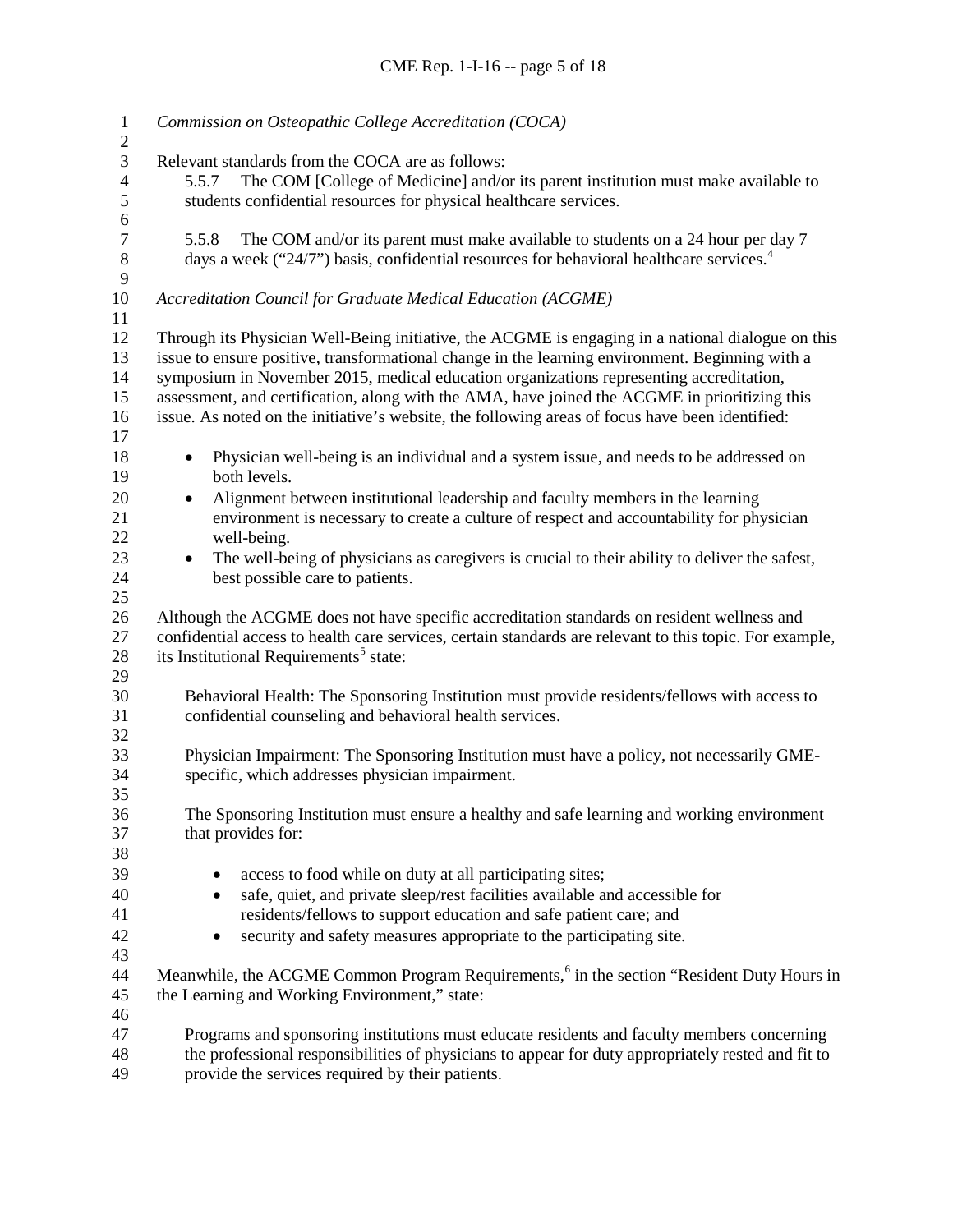1 The program must be committed to and responsible for promoting patient safety and resident well-being in a supportive educational environment. well-being in a supportive educational environment. 3<br>4 4 In addition, these requirements state that residents and faculty members "must demonstrate an understanding and acceptance of their personal role in the following," including "recognition of understanding and acceptance of their personal role in the following," including "recognition of impairment, including illness and fatigue, in themselves and in their peers."  $\frac{7}{8}$ The ACGME is in the process of updating the Common Program Requirements. Revision of section VI of these requirements was in process at the time this report was written. These new Common Program Requirements are likely to include a section on resident well-being. The ACGME supports the fact that well-being is critical to the development of physicians and that self- care is an important component of a physician's professional life. Finally, one of the six focus areas that is part of the ACGME's Clinical Learning Environment Review (CLER) program has been renamed to reflect a broader emphasis on physician well-being. The ACGME Board of Directors approved the recommendation of the Executive Committee for 17 the CLER Evaluation Committee, such that the CLER focus area currently called "Duty Hours/Fatigue Mitigation and Management" has been renamed "Well-Being," effective July 1, 2017. This focus area will concentrate primarily on the Clinical Learning Environment's systems-20 based approaches to creating and maintaining an environment of well-being. It is anticipated that<br>21 the new focus area will include a number of pathways and properties that address fatigue, burnout the new focus area will include a number of pathways and properties that address fatigue, burnout, work-life balance, and support of residents and faculty at risk or demonstrating self-harm. The other five CLER focus areas are patient safety, health care quality, care transitions, supervision, and professionalism. *The Joint Commission* Joint Commission standard MS.11.01.01 requires that medical staffs create a non-disciplinary process by which licensed independent practitioners' health issues can be identified and managed. When the standard was first created, many hospitals implemented wellness committees with the primary focus of detecting and reprimanding physicians struggling with addiction, stress, or other issues that could negatively impact patient safety. More recently, however, an increased focus on physician burnout by the medical community at large has led many of these groups to shift their thinking and proactively offer tools and resources meant to alleviate stress and promote resiliency. THE WORK OF MEDICAL INSTITUTIONS 

 Academic medical centers and regional health systems, medical schools, residency/fellowship programs, teaching hospitals, and physician groups all have a role to play in addressing medical student and physician health. Each type of organization can take action on this topic in different ways.

 43 For example, as described by the authors of a 2012 study in *Academic Medicine*,<sup>[7](#page-19-6)</sup> one teaching hospital's graduate medical education division has sought to address obstacles to resident/fellow well-being by implementing a policy "that requires programs to assign residents four half-days off per academic year for health care and wellness (physical and mental well-being)." The study, which detailed gaps in personal health care practices of resident/fellow physicians, noted that this population may be less likely than demographically similar non-physician peers to have a primary care physician or seek routine health or dental care. Some of the concerns identified in the study include a perception of lack of time to see a physician, lack of access to an appropriate physician, and concerns about confidentiality and stigmatization (particularly as it relates to seeking mental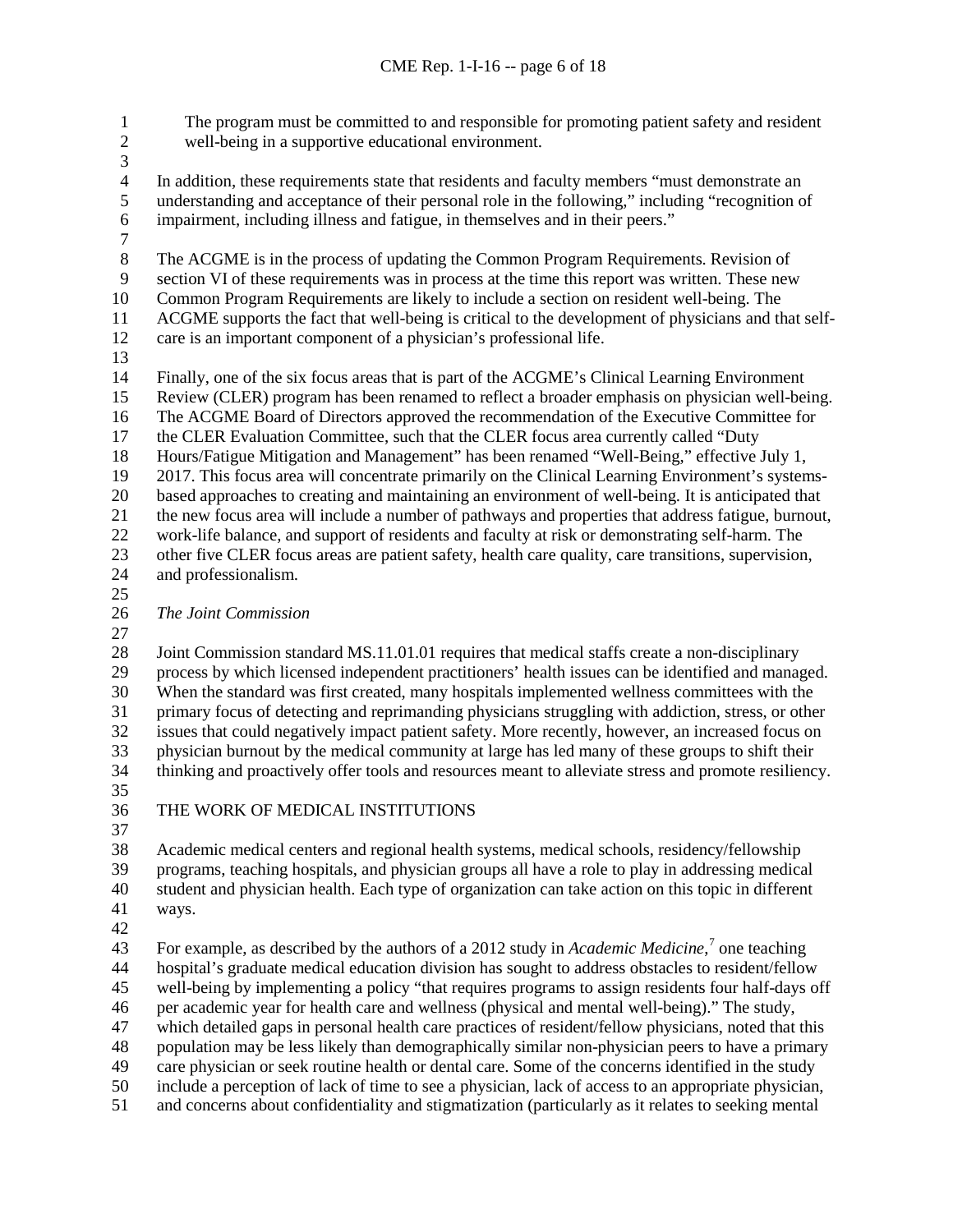health services). In addition, with the introduction of the 16-hour work day requirements for first-

year resident physicians, many residency programs have gone to week- or month-long night float

3 rotations. The residents on night float, therefore, have additional time for personal well-being<br>4 visits. Residents on a more traditional day-work schedule, who in the past had part of their pos

4 visits. Residents on a more traditional day-work schedule, who in the past had part of their post-call<br>5 days free, now no longer take call. As a result, their post-call flexibility may be limited except

days free, now no longer take call. As a result, their post-call flexibility may be limited except

when they are assigned to the night float service.

 $\begin{array}{c} 7 \\ 8 \end{array}$ 

 For medical students and physicians seeking care, particularly those in more remote communities, telemedicine may offer one way to supersede some of these issues—particularly the confidentiality, access, and time/scheduling concerns that an on-site, face-to-face visit might present. As reflected in Council on Medical Education Report 6-A-16, "Telemedicine in Medical Education," this modality offers multiple benefits and is growing in popularity. Indeed, a recent news article 13 describes how telemedicine kiosks are becoming more common, with an increasing number of employers offering insurance coverage for telemedicine services and installing telemedicine kio employers offering insurance coverage for telemedicine services and installing telemedicine kiosks 15 at work sites so employees can receive on-the-job medical advice.<sup>[8](#page-19-7)</sup>

 Another possible solution for institutions to consider, as described in a recent article in *Academic Medicine*,<sup>[9](#page-19-8)</sup> is to apply the principles of the patient-centered medical home to improving care for resident/fellow physicians. The authors suggest several interventions to improve access to care, including "confidential care without perceived conflicts of interest in the training environment, co- location of medical and mental health care, and accommodations for schedule constraints." These types of resources and support may be particularly useful for first-year resident physicians, who are not as familiar as their senior colleagues with seeking and obtaining health care services in the specific hospital/health system in which they are training.

 Finally, as noted earlier in this report, a significant number of psychiatrists and other mental health professionals do not accept insurance, which presents another barrier to medical students and 28 resident/fellow physicians obtaining needed care and counseling services. In Manhattan, for example, and other large cities, mental health/counseling services are prohibitively expensive example, and other large cities, mental health/counseling services are prohibitively expensive for residents and fellows—\$350 to \$450 a session is common. To address this issue, New York- Presbyterian, a sponsoring institution for 135 residency/fellowship programs, has developed Housestaff Mental Health Services.<sup>[10](#page-19-9)</sup> Through this program, resident/fellow physicians can access up to eight free, confidential sessions from a pool of attending psychiatrists who have been identified as having a particular interest in and aptitude for working with housestaff. The institution pays for the services; insurance is not billed. A director (who is a psychiatrist) triages the residents, manages the program, and maintains a firewall of confidentiality between the trainees and anyone in the graduate medical education enterprise. Program directors and institutional leadership (to include the designated institutional official, for example) do not know who accesses these services; the human resources department processes the billing. As for usage, currently about 10% of housestaff access these services each year. The program is offered on each of New York- Presbyterian's two GME campuses. Aside from helping individual residents access needed care, the program is also available as a resource for crisis management and promoting well-being among trainees. 

- THE WORK OF THE AMA
- 

 The AMA has a number of policies on this topic, as noted in the Appendix to this report: 

- 1. H-95.955, "Physician Impairment"
- 2. H-225.961, "Medical Staff Development Plans"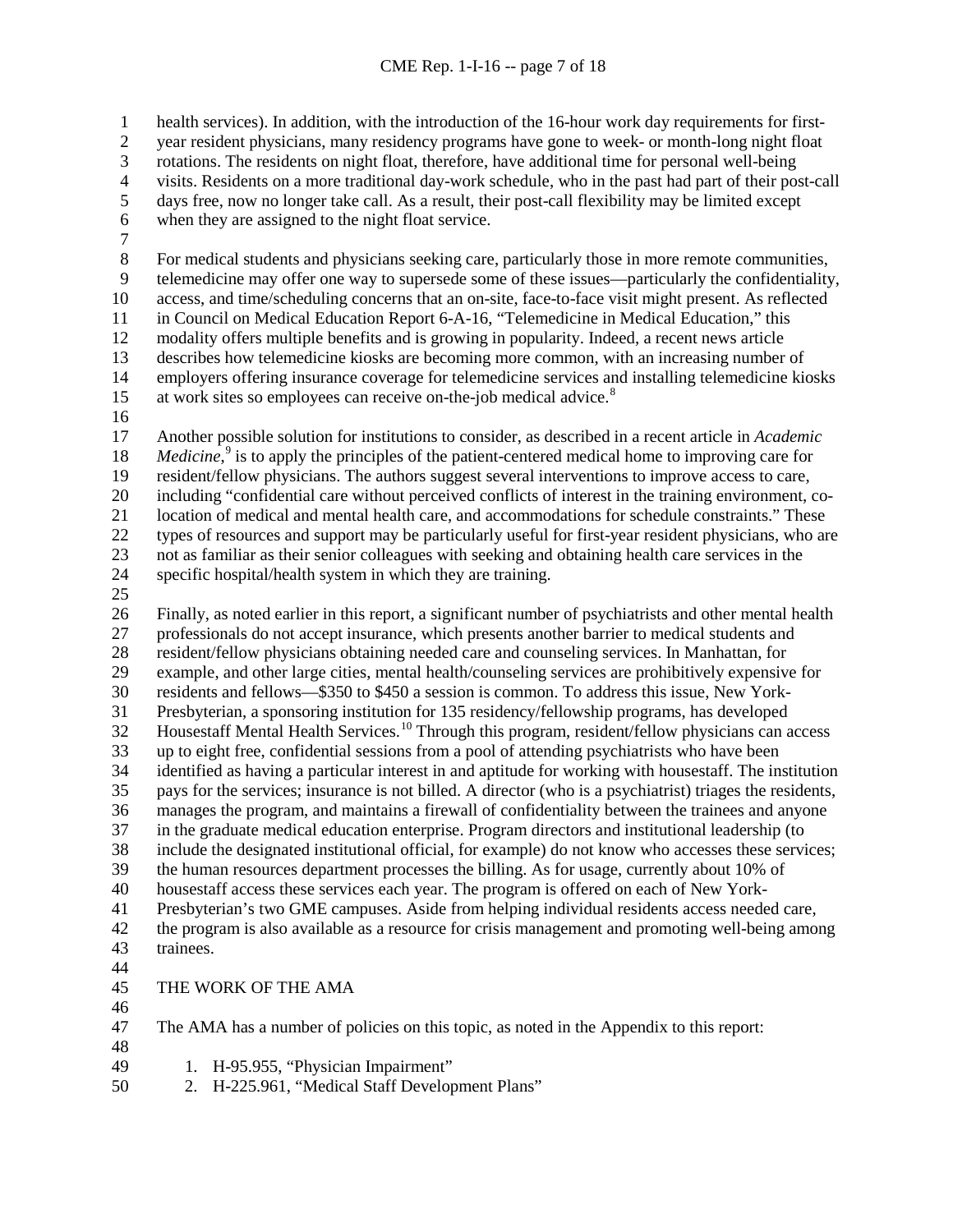| $\mathbf{1}$             | 3. H-225.966, "Medical Staff Role in the Development of Substance Abuse Policies and                |
|--------------------------|-----------------------------------------------------------------------------------------------------|
| $\mathbf{2}$<br>3        | Procedures"<br>4. H-235.977, "Medical Staff Committees to Assist Impaired or Distressed Physicians" |
| $\overline{\mathcal{A}}$ | 5. H-295.872, "Expansion of Student Health Services"                                                |
| 5                        | 6. H-295.955, "Teacher-Learner Relationship in Medical Education"                                   |
| 6                        | 7. H-295.999, "Medical Student Support Groups"                                                      |
| $\tau$                   | 8. H-310.907, "AMA Duty Hours Policy"                                                               |
| $\,8\,$                  | 9. H-310.912, "Residents and Fellows' Bill of Rights"                                               |
| 9                        | 10. H-310.979, "Resident Physician Working Hours and Supervision"                                   |
| 10                       | 11. H-345.973, "Mental Health Services for Medical Students and Resident and Fellow                 |
| 11                       | Physicians"                                                                                         |
| 12                       | 12. H-345.981, "Access to Mental Health Services"                                                   |
| 13                       | 13. H-405.961, "Physician Health Programs"                                                          |
| 14                       | 14. D-405.990, Educating Physicians about Physician Health Programs"                                |
| 15                       | 15. D-405.992, "Physician Health and Wellness"                                                      |
| 16                       | 16. D-405.996, "Physician Well-Being and Renewal"                                                   |
| 17                       | 17. H-440.905, "Confidentiality, Counseling and Treatment in the Tuberculosis Screening of          |
| 18                       | Health Care Workers"                                                                                |
| 19                       | 18. E-9.0305, "Physician Health and Wellness"                                                       |
| 20                       | 19. E-8.191, "Peers as Patients"                                                                    |
| 21                       |                                                                                                     |
| 22                       | Included in the recommendations of this report are several items to consolidate existing AMA        |
| 23                       | policy on this topic. For example, a portion of AMA Policy H-345.973, "Mental Health Services       |
| 24                       | for Medical Students and Resident and Fellow Physicians," is proposed for recission, as it is       |
| 25                       | already reflected in LCME element 12.4, Student Access to Health Care Services (part of LCME        |
| 26                       | standard 12, Medical Student Health Services, Personal Counseling, and Financial Aid Services),     |
| 27                       | which reads: "A medical school provides its medical students with timely access to needed           |
| 28                       | diagnostic, preventive, and therapeutic health services at sites in reasonable proximity to the     |
| 29                       | locations of their required educational experiences and has policies and procedures in place that   |
| 30                       | permit students to be excused from these experiences to seek needed care."                          |
| 31                       |                                                                                                     |
| 32                       | Aside from policy, the AMA has several ongoing projects/initiatives that address many aspects of    |
| 33                       | medical student and physician health. One example is the biennial International Conference on       |
| 34<br>35                 | Physician Health, a collaborative effort of the AMA, Canadian Medical Association, and British      |
| 36                       | Medical Association. The theme for the 2016 conference was "Increasing Joy in Medicine," with a     |
| 37                       | focus on research about and perspectives into physicians' health.                                   |
| 38                       | Similarly, the work of AMA member sections, including the Resident and Fellow Section, Young        |
| 39                       | Physicians Section, Organized Medical Staff Section, and others often touches on issues of          |
| 40                       | wellness, burnout, and physician health.                                                            |
| 41                       |                                                                                                     |
| 42                       | The AMA Academic Physicians Section (APS), for example, featured wellness/burnout throughout        |
| 43                       | the medical education and practice continuum as its educational focus during the 2016 Annual        |
| 44                       | Meeting. In his talk, Tait Shanafelt, MD, director of the Mayo Clinic Department of Medicine        |
| 45                       | Program on Physician Well-being at the Mayo School of Medicine in Rochester, Minn., reviewed        |
| 46                       | the literature on physician satisfaction and burnout and discussed the personal and professional    |
| 47                       | repercussions of physician distress. He also reviewed the individual and organizational approaches  |
| 48                       | to promoting physician well-being. Next, an interactive, hands-on session provided the opportunity  |
| 49                       | for medical education leaders to learn how creative expression—designing and constructing a mask    |
| 50                       | and drawing a comic—can mitigate the impacts of an unhealthy emotional environment, which can       |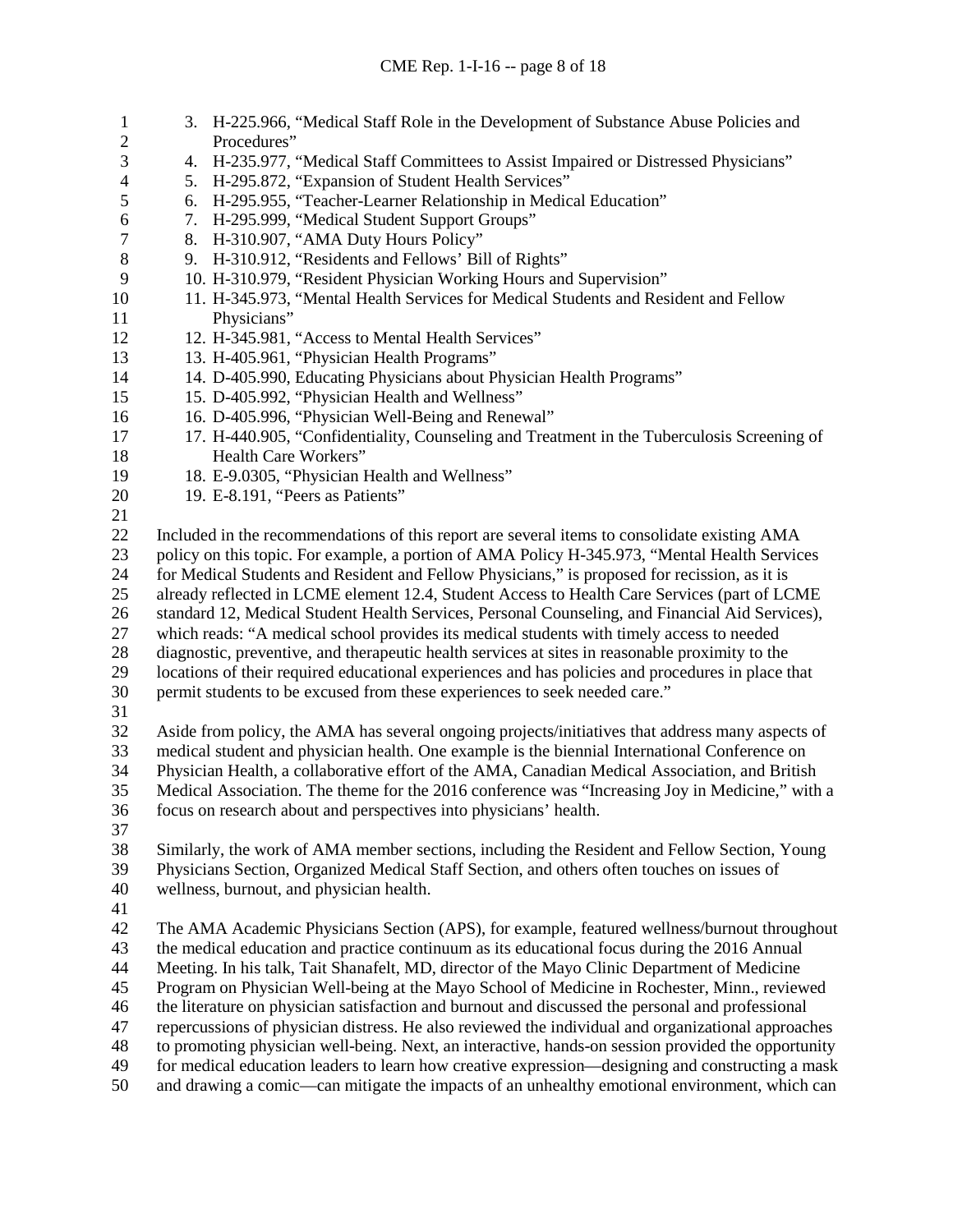lead to burnout. A third session on burnout was co-sponsored by the APS and the AMA Senior Physicians Section, featuring Richard Gunderman, MD, a professor at Indiana University. 3<br>4 *AMA Medical Student Section* 6 Another AMA section that is addressing wellness/burnout is the AMA Medical Student Section.<br>
The AMA-MSS works to represent the interests of medical students, improve medical education. The AMA-MSS works to represent the interests of medical students, improve medical education, develop leadership, and promote activism for the health of America. Related to improving accessibility to confidential health care services, the MSS can work to publicize, disseminate, and advocate for all efforts undertaken by the AMA on this topic. As reflected in MSS policy on this topic, some concrete recommendations for action at the medical school level include: 13 1. Creating a mental health awareness and suicide prevention screening program that would<br>14 14 15 easy is ensure an opt-out basis: ensure anonymity, confidentiality. be available to all medical students on an opt-out basis; ensure anonymity, confidentiality, and protection from administration; provide proactive intervention for identified at-risk students by mental health professionals; and educate students and faculty about personal mental health and factors that may contribute to suicidal ideation. 2. Increasing or enhancing existing collaborations between university mental health specialists and local health centers to provide a larger pool of mental health resources. 3. Basing actions to improve access to confidential health services for medical students (e.g., on-campus programs, local campaigns) on the concepts of accessibility and de- stigmatization. *Accelerating Change in Medical Education* The AMA's Accelerating Change in Medical Education consortium comprises 32 medical schools working together to create the medical school of the future and transform physician training. An estimated 19,000 medical students—18% of all U.S. allopathic and osteopathic medical students— study at medical schools that are consortium members. The projects of several member schools of the consortium are focused on medical student wellness, including Eastern Virginia Medical School and Mayo Medical School. Further, the consortium has a newly formed student wellness interest group to share ideas across schools as to best practices to ensure wellness and counter burnout. Finally, several submissions to the 2015 AMA Medical Education Innovation Challenge focused on medical student wellness, including the third place winner, submitted by a team from the University of Louisville School of Medicine. *Professional Satisfaction and Practice Sustainability, Steps Forward modules* As one of the AMA's three key strategic focus areas, the Professional Satisfaction and Practice Sustainability initiative is addressing issues that practicing physicians face, including concerns with electronic health records and the rising wave of documentation requirements from insurers and regulators, by providing useful and user-friendly tools and apps to help ease the burdens of the administrative side of medicine. Indeed, for many physicians, dealing with regulatory, certification, licensure, insurer, and other rules and dictates represent a challenging and unfulfilling aspect of

medicine. It is not surprising, then, that data from the AMA's Steps Forward website show that the

Preventing Physician Burnout module is among the most popular modules that have been accessed

via the site.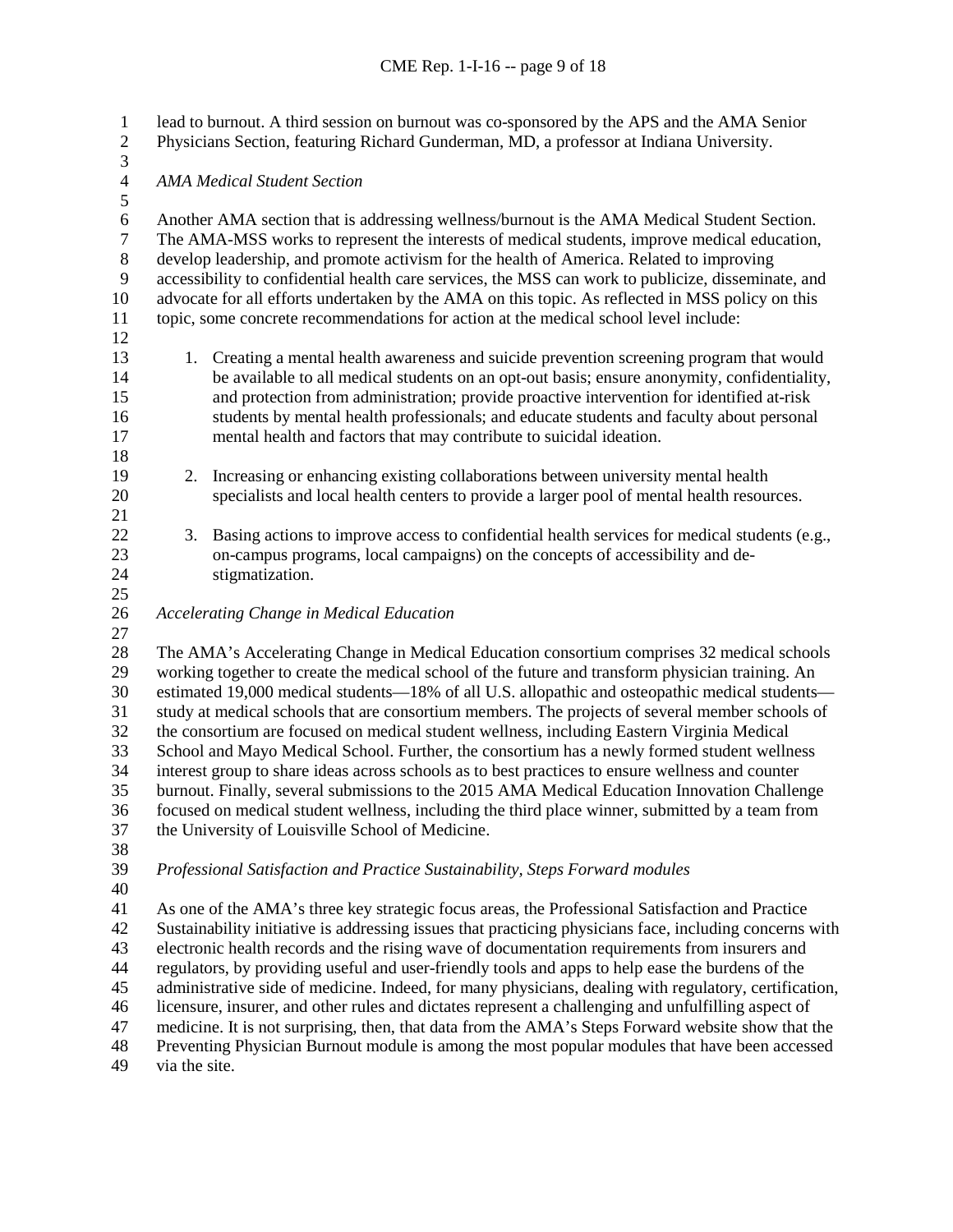*AMA Council on Ethical and Judicial Affairs (CEJA)* 3 The AMA Council on Ethical and Judicial Affairs (CEJA) works to maintain and update the *Code* of *Medical Ethics*, through its policy development function, and to promote adherence to the 4 *of Medical Ethics*, through its policy development function, and to promote adherence to the professional ethical standards set out in the *Code*, through its judicial function. Related to the professional ethical standards set out in the *Code*, through its judicial function. Related to the topic 6 of this report, CEJA may wish to review its guidance so that AMA ethics policy addresses conflicts<br>6 of interest involving confidential health services for medical students and resident/fellow 7 of interest involving confidential health services for medical students and resident/fellow<br>8 by physicians in addition to that of physicians. physicians, in addition to that of physicians. THE WORK OF PROFESSIONAL ASSOCIATIONS AND OTHER ENTITIES Other entities involved in this issue include the Association of American Medical Colleges and 13 American Osteopathic Association. In addition, through its role in identifying major issues in<br>14 education and focusing national attention on these issues, the U.S. Department of Education sl education and focusing national attention on these issues, the U.S. Department of Education should be a major stakeholder in any kind of education reform (e.g., de-stigmatization of mental health services). The Department's role might include allocating funds to research on this topic, releasing data on what successful de-stigmatization efforts would entail (and encouraging states to implement those efforts), and, more generally, informing the public on the importance of access to mental health services in post-secondary education.  $\frac{20}{21}$  *Federation of State Medical Boards (FSMB) and State Medical Boards* Physician burnout is a key topic of interest for the Federation of State Medical Boards (FSMB). Currently, an FSMB workgroup, appointed by FSMB chair Art Hengerer, MD is studying burnout

 on behalf of the nation's state medical and osteopathic boards. In addition, the FSMB participated in a planning meeting in July at the National Academy of Medicine—at the invitation of its president, Victor Dzau, MD—to explore the issue of physician burnout and the role of the National Academies of Sciences, Engineering and Medicine in advancing a solution. The meeting was co- hosted by Darrell Kirch, MD, CEO of the Association of American Medical Colleges, and Tom Nasca, MD, CEO of the Accreditation Council for Graduate Medical Education. Meanwhile, the state medical licensing boards can work to de-stigmatize treatment for mental illness. In this regard, the FSMB and the state boards should consider a reevaluation of the scope of

- boards' access to applicants' health records during the medical licensure application process,
- including the need for applicants to disclose treatment received by a mental health professional.
- This disclosure may have a chilling effect on medical students who would like to seek treatment for
- their mental illness; students may fear being perceived as professionally impaired and/or discriminated against by medical boards.
- 

 One example, from the Illinois Application for Physician Licensure, Question 4 of Personal History,<sup>[11](#page-19-10)</sup> is illustrative of the scope of licensing boards' queries related to mental health; it asks for:

 A report from any and all physicians, counselors, or therapists from whom you have received treatment for any chronic disease or condition (i.e., chemical/ alcohol dependency, depression, etc.). The report must include dates of treatment, method of treatment, diagnosis, and prognosis. Attach a detailed statement advising whether you are currently under treatment. If you have been treated as an inpatient/outpatient at any time for any disease or condition, then it will be necessary for you to have the institution(s) submit, directly to this Department, copies of any and all admitting histories, physicals and discharge summaries for each

inpatient/outpatient stay or treatment.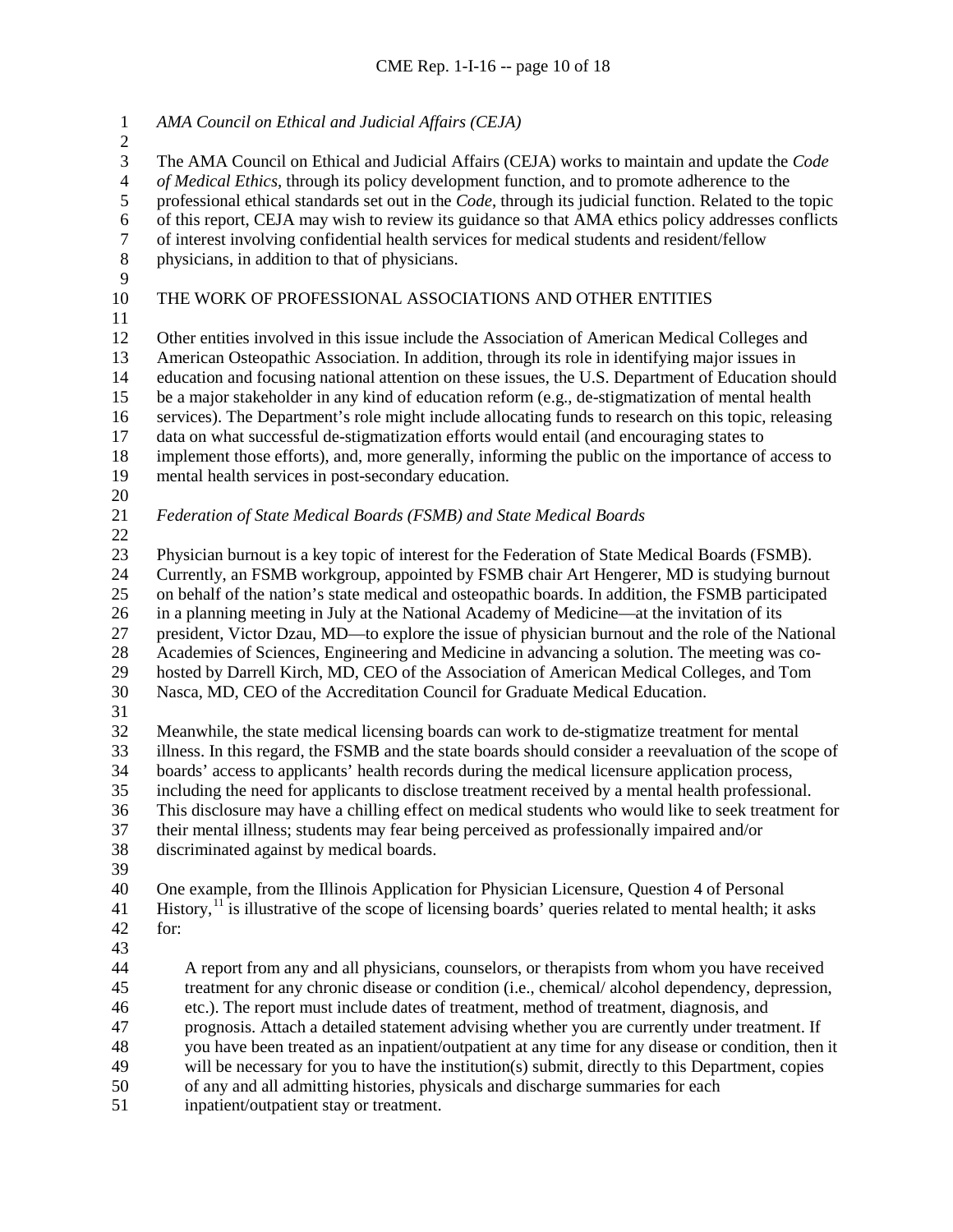Similarly, state boards of professional regulation, in their work to ensure patient protection, may consider a less punitive approach to addressing physician impairment. For example, boards could 3 reevaluate the factors that contribute to the suspension of a medical license and determine whether<br>4 these factors: (a) relate to mental illness; and (b) could be replaced with an option for treatment, 4 these factors: (a) relate to mental illness; and (b) could be replaced with an option for treatment,<br>5 rather than or in addition to a punishment (i.e., license suspension). rather than or in addition to a punishment (i.e., license suspension). 6<br>7 *Physician Health Programs*  $\begin{array}{c} 8 \\ 9 \end{array}$  Related to state physician health programs, one potential model/best practice comes from Colorado, where the Colorado Physician Health Program (CPHP) offers a safe haven for reporting 11 of physicians with mental health issues to the medical board.<sup>[12](#page-19-11)</sup> That is, physicians who are applying or reapplying for a Colorado medical license can ensure, under specific conditions, that certain medical and/or psychiatric matters will remain unknown to the state medical board. As with other state medical board licensure applications, the Colorado application includes questions pertaining to medical/psychiatric health, encompassing substance use, mental health disorders, and cognitive matters. The applicant must indicate either yes or no, to acknowledge or deny the presence of a medical or psychiatric condition, respectively. The applicant may also answer no, and keep certain personal health matters unknown to the medical board, if: 1) the CPHP has been informed of the applicant's health matter(s); 2) the applicant has attended an initial appointment with CPHP for the behavior or condition; and 3) there is compliance with all of CPHP's requirements for evaluation, treatment, and/or monitoring. This safe haven encourages physicians to proactively seek and receive the health care services they need, confidentially, and provides assurance to the Colorado medical board (through oversight by the CPHP) that patient safety is not jeopardized.  $\frac{28}{29}$ SUMMARY AND RECOMMENDATIONS Ensuring access to confidential health services for medical students and physicians offers many ethical, logistical, educational, and systemic/cultural challenges. Fortunately, a variety of programs/initiatives/requirements are currently in place, from accrediting agencies and medical institutions, along with the AMA and other professional associations, to ensure more attention and holistic solutions to this issue. The Council on Medical Education believes that this report and its recommendations will help raise awareness of and action on this important issue as it relates to the medical education needs of medical students and physicians throughout the continuum. The Council on Medical Education therefore recommends that the following recommendations be adopted in lieu of Resolutions 901-I-15, 913-I-15, and 304-A-16, and the remainder of the report be filed. 1. That our American Medical Association (AMA) ask the Liaison Committee on Medical Education, Commission on Osteopathic College Accreditation, American Osteopathic Association, and Accreditation Council for Graduate Medical Education to encourage medical schools and residency/fellowship programs, respectively, to: 1) Provide or facilitate the immediate availability of urgent and emergent access to low- cost, confidential health care, including mental health and substance use disorder counseling services, that: a) include appropriate follow-up; b) are outside the trainees' grading and evaluation pathways; and c) are available (based on patient preference and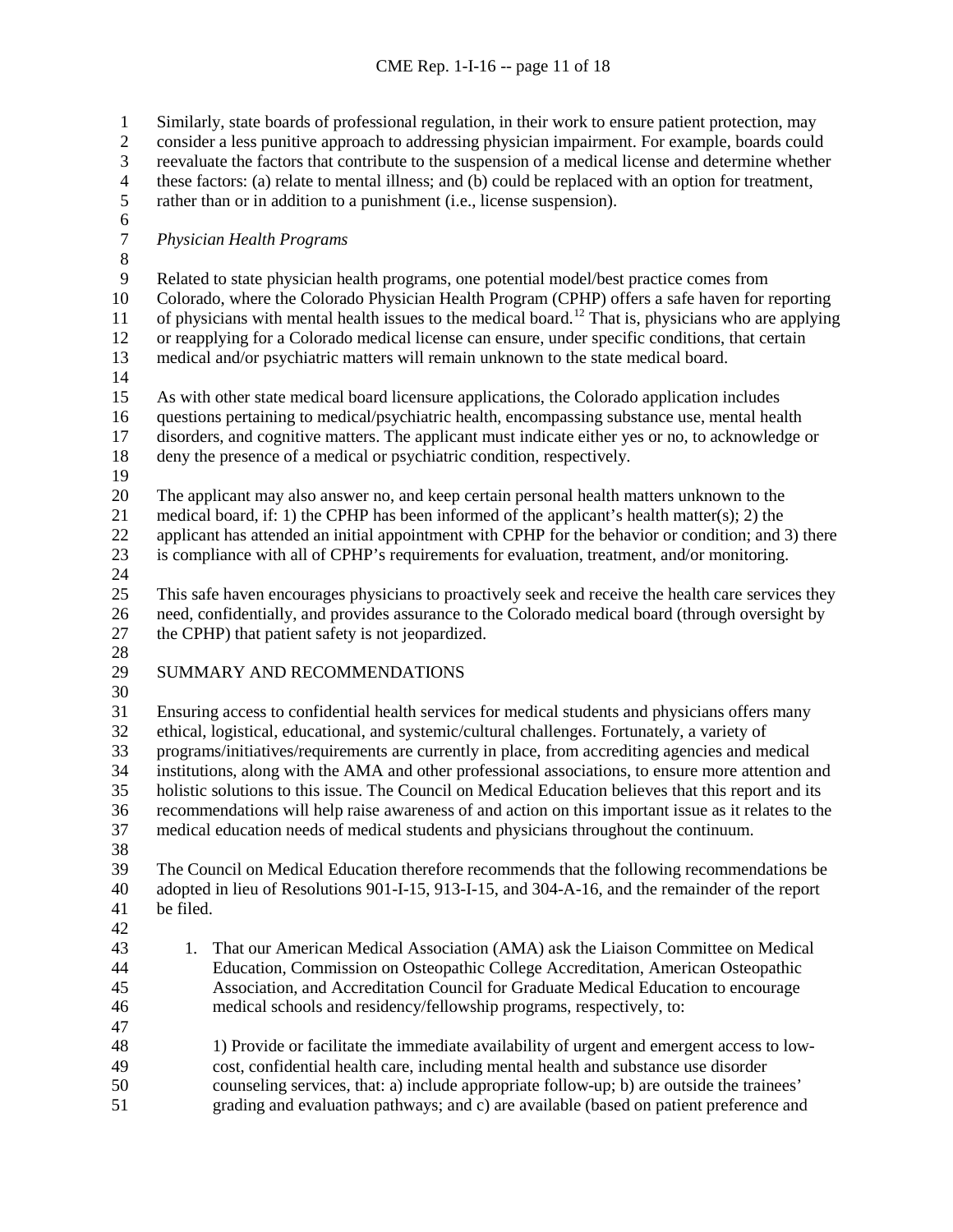| 1<br>$\overline{c}$ |    | need for assurance of confidentiality) in reasonable proximity to the education/training site,<br>at an external site, or through telemedicine or other virtual, online means;      |
|---------------------|----|-------------------------------------------------------------------------------------------------------------------------------------------------------------------------------------|
| 3                   |    |                                                                                                                                                                                     |
| 4<br>5              |    | 2) Ensure that residency/fellowship programs are abiding by all duty hour restrictions, as<br>these regulations exist in part to ensure the mental and physical health of trainees; |
| $\sqrt{6}$          |    |                                                                                                                                                                                     |
| $\boldsymbol{7}$    |    | 3) Encourage and promote routine health screening among medical students and                                                                                                        |
| $8\,$               |    | resident/fellow physicians, and consider designating some segment of already-allocated                                                                                              |
| 9                   |    | personal time off (if necessary, during scheduled work hours) specifically for routine                                                                                              |
| 10                  |    | health screening and preventive services, including physical, mental, and dental care; and                                                                                          |
| 11                  |    |                                                                                                                                                                                     |
| 12                  |    | 4) Remind trainees and practicing physicians to avail themselves of any needed resources,                                                                                           |
| 13                  |    | both within and external to their institution, to provide for their mental and physical health                                                                                      |
| 14                  |    | and well-being, as a component of their professional obligation to ensure their own fitness                                                                                         |
| 15                  |    | for duty and the need to prioritize patient safety and quality of care by ensuring appropriate                                                                                      |
| 16                  |    | self-care, not working when sick, and following generally accepted guidelines for a healthy                                                                                         |
| 17                  |    | lifestyle. (New HOD Policy).                                                                                                                                                        |
| 18                  |    |                                                                                                                                                                                     |
| 19                  | 2. | That our AMA urge state medical boards to refrain from asking applicants about past                                                                                                 |
| 20                  |    | history of mental health or substance use disorder diagnosis or treatment, and only focus on                                                                                        |
| 21                  |    | current impairment by mental illness or addiction, and to accept "safe haven" non-                                                                                                  |
| 22                  |    | reporting for physicians seeking licensure or relicensure who are undergoing treatment for                                                                                          |
| 23                  |    | mental health or addiction issues, to help ensure confidentiality of such treatment for the                                                                                         |
| 24                  |    | individual physician while providing assurance of patient safety. (New HOD Policy).                                                                                                 |
| 25                  |    |                                                                                                                                                                                     |
| 26                  |    |                                                                                                                                                                                     |
| 27                  | 3. | That Policy H-345.973, "Mental Health Services for Medical Students and Resident and                                                                                                |
|                     |    | Fellow Physicians," be amended by addition and deletion, as follows.                                                                                                                |
| 28                  |    |                                                                                                                                                                                     |
| 29                  |    | Medical and Mental Health Services for Medical Students and Resident and Fellow                                                                                                     |
| 30                  |    | Physicians                                                                                                                                                                          |
| 31                  |    |                                                                                                                                                                                     |
| 32                  |    | Our AMA promotes the availability of timely, confidential, accessible, and affordable                                                                                               |
| 33                  |    | medical and mental health services for medical students and resident and fellow                                                                                                     |
| 34                  |    | physicians, to include needed diagnostic, preventive, and therapeutic services. Information                                                                                         |
| 35                  |    | on where and how to access these services should be readily available at all                                                                                                        |
| 36                  |    | education/training sites, and these services should be provided at sites in reasonable                                                                                              |
| 37                  |    | proximity to the sites where the education/training takes place. (Modify Current HOD                                                                                                |
| 38                  |    | Policy).                                                                                                                                                                            |
| 39                  |    |                                                                                                                                                                                     |
| 40                  | 4. | That Policy H-295.872, "Expansion of Student Health Services," be rescinded, as it is (in                                                                                           |
| 41                  |    | part) already reflected in current LCME standards and (in part) now incorporated into                                                                                               |
| 42                  |    | Policy H-345.973, Mental Health Services for Medical Students and Resident and Fellow                                                                                               |
| 43                  |    | Physicians. (Rescind HOD Policy).                                                                                                                                                   |
| 44                  |    |                                                                                                                                                                                     |
| 45                  | 5. | That Policy D-405.992, "Physician Health and Wellness," and D-405.996, "Physician                                                                                                   |
| 46                  |    | Well-Being and Renewal," be rescinded, as these directives have been accomplished, are                                                                                              |
| 47                  |    | superseded by other policy, or are no longer relevant. (Rescind HOD Policy).                                                                                                        |
| 48                  |    |                                                                                                                                                                                     |
| 49                  | 6. | That Policy D-405.983, "Medical Students and Residents as Patients," be rescinded, as                                                                                               |
| 50                  |    | having been fulfilled by this report. (Rescind HOD Policy).                                                                                                                         |
| 51                  |    |                                                                                                                                                                                     |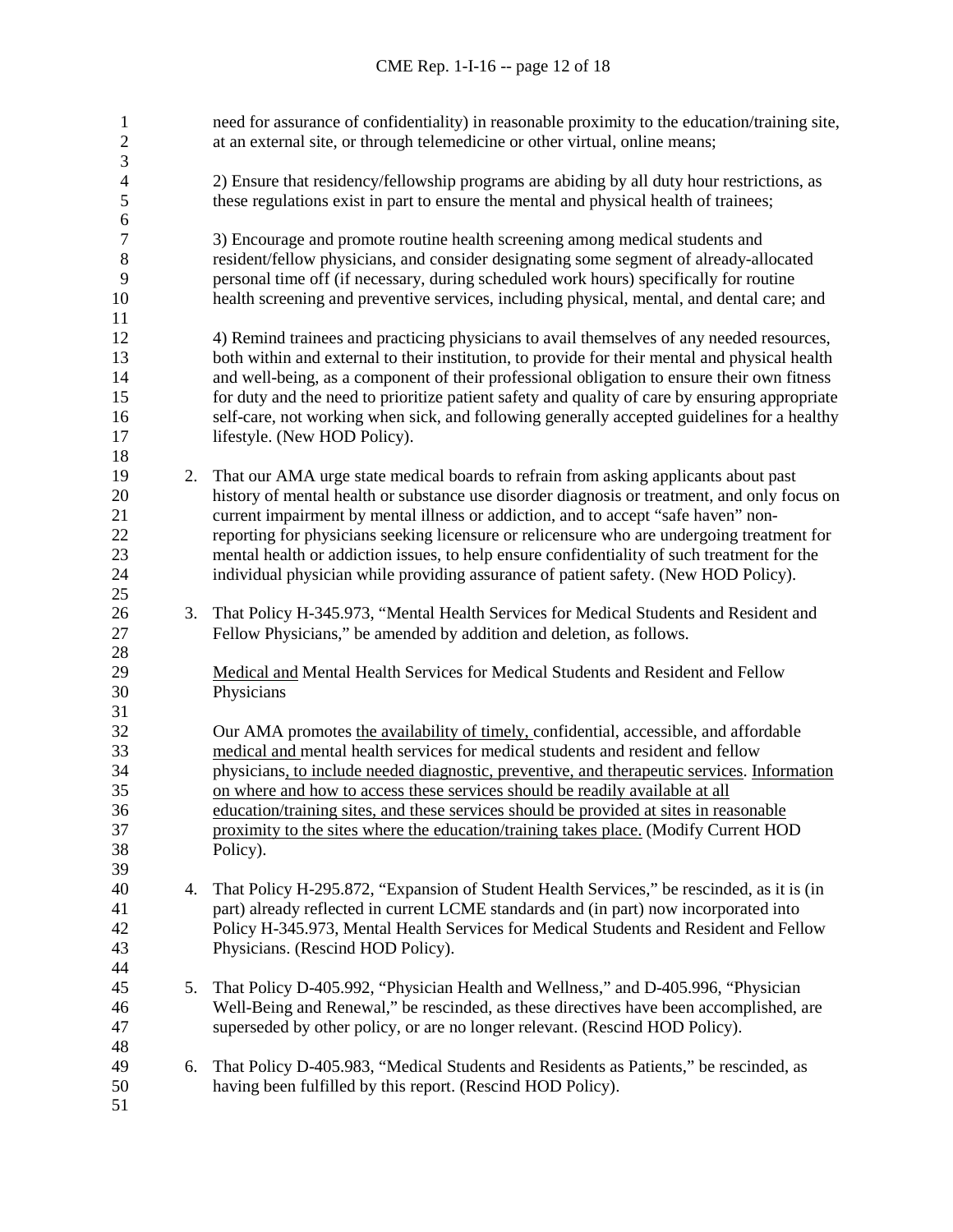1 7. That the AMA encourage medical schools to create mental health and substance abuse<br>awareness and suicide prevention screening programs that would: 1) be available to all awareness and suicide prevention screening programs that would: 1) be available to all 3<br>
medical students on an opt-out basis, 2) ensure anonymity, confidentiality, and protection<br>
from administrative action, 3) provide proactive intervention for identified at-risk students 4 from administrative action, 3) provide proactive intervention for identified at-risk students<br>5 by mental health professionals, and 4) inform students and faculty about personal mental 5 by mental health professionals, and 4) inform students and faculty about personal mental<br>6 health, substance use and addiction, and other risk factors that may contribute to suicidal 6 health, substance use and addiction, and other risk factors that may contribute to suicidal ideation. (Directive to Take Action)

Fiscal Note: \$1,000.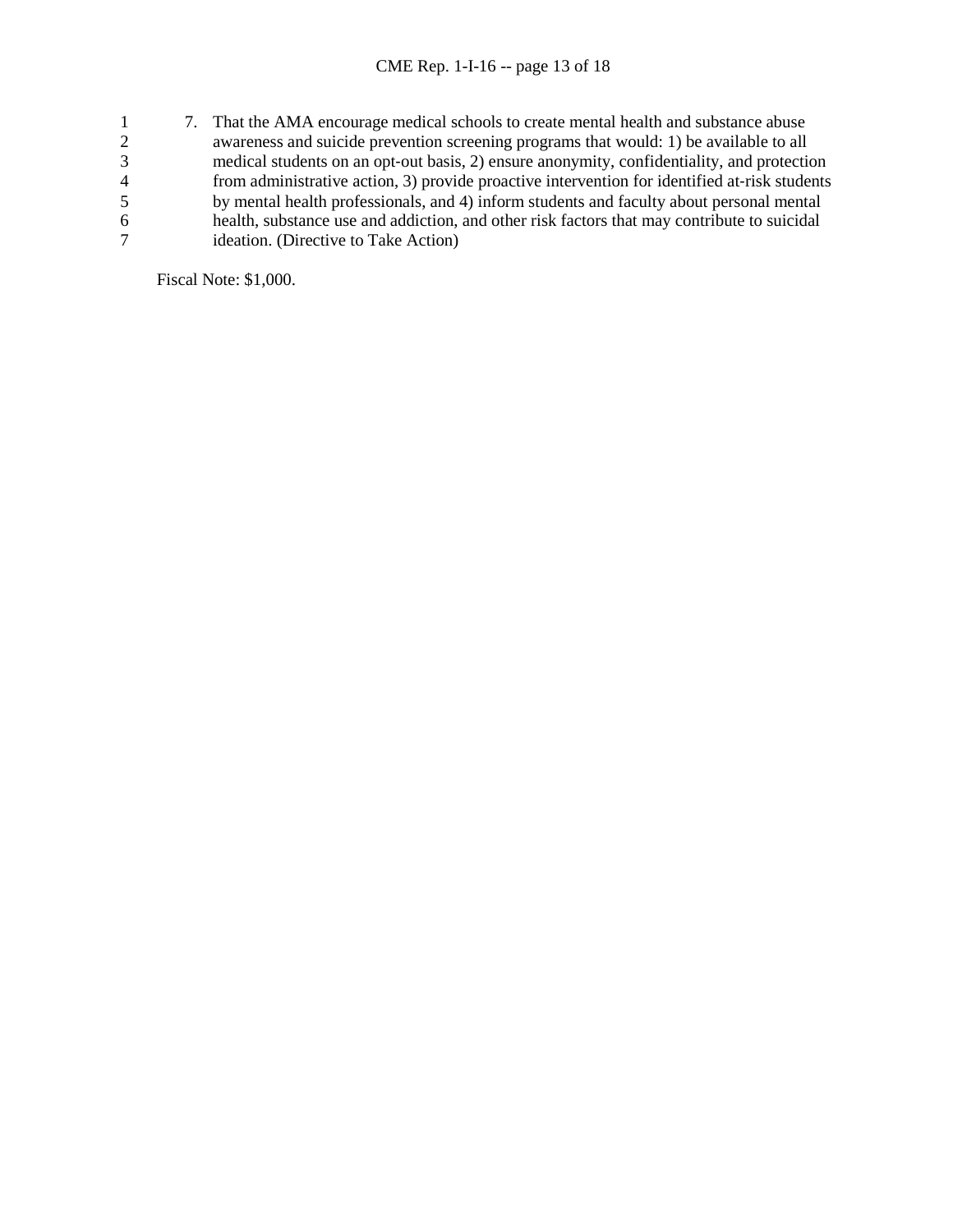### APPENDIX: RELEVANT AMA POLICY

#### **H-95.955, "Physician Impairment"**

(1) The AMA defines physician impairment as any physical, mental or behavioral disorder that interferes with ability to engage safely in professional activities and will address all such conditions in its Physician Health Program. (2) The AMA encourages state medical society-sponsored physician health and assistance programs to take appropriate steps to address the entire range of impairment problems that affect physicians, to develop case finding mechanisms for all types of physician impairments, and to collect data on the prevalence of conditions affecting physician health. (3) The AMA encourages additional research in the area of physician impairment, particularly in the type and impact of external factors adversely affecting physicians, including workplace stress, litigation issues, and restructuring of the health care delivery systems.

# **H-225.961, "Medical Staff Development Plans"**

1. All hospitals/health systems incorporate the following principles for the development of medical staff development plans: (h) Staff privileges for physicians should be based on training, experience, demonstrated competence, and adherence to medical staff bylaws. No aspect of medical staff membership or particular clinical privileges shall be denied on the basis of sex, race, age, creed, color, national origin, religion, disability, ethnic origin sexual orientation, gender identity or physical or mental impairment that does not pose a threat to the quality of patient care.

### **H-225.966, "Medical Staff Role in the Development of Substance Abuse Policies and Procedures"**

1. Our AMA establishes the primacy of medical staff authority in substance abuse policy and procedures covering any pre-employment, credentialing, or other phases of physician evaluation.2. Policy of the AMA states that medical staff must be involved in the development of the institution's substance abuse policy, including: (a) selection of analytical methods to ensure scientific validity of the test results, (b) determination of measures to maintain confidentiality of the test results, (c) in for-cause post-incident/injury testing, definition of standards for determining whether cause exists and which incidents and/or injuries will result in testing, and (d) development of mechanisms to address the physical and mental health of medical staff members. 3. The AMA believes all drug and alcohol testing must be performed only with substantive and procedural due process safeguards in place.

### **H-235.977, "Medical Staff Committees to Assist Impaired or Distressed Physicians"**

Our AMA recognizes the importance of early recognition of impaired or distressed physicians, and encourages hospital medical staffs to have provisions in their bylaws for a mechanism to address the physical and mental health of their medical staff and housestaff members.

### **H-295.872, "Expansion of Student Health Services"**

1. It is AMA policy that medical students should have timely access to needed preventive and therapeutic medical and mental health services at sites in reasonable proximity to where their education is occurring. 2. Out AMA will encourage the LCME to develop an annotation to its standard on medical student access to preventive and therapeutic health services that includes a specification of the following: a. Medical students should have timely access to needed preventive and therapeutic medical and mental health services at sites in reasonable proximity to where their education is occurring. b. Medical students should have information about where and how to access health services at all locations where training occurs. c. Medical schools should have policies that permit students to be excused from class or clinical activities to seek needed care.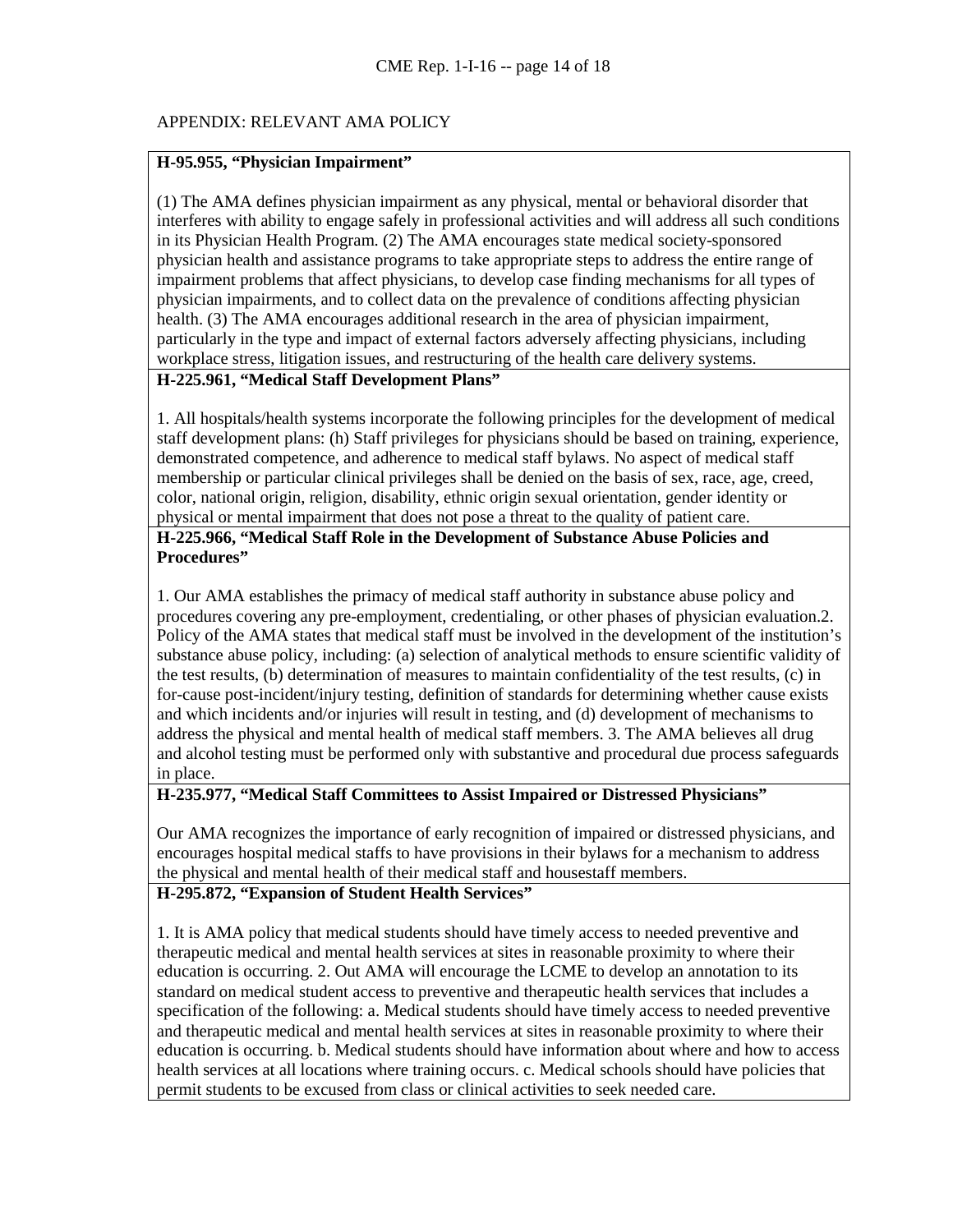### **H-295.955, "Teacher-Learner Relationship in Medical Education"**

CODE OF BEHAVIOR: The teacher-learner relationship should be based on mutual trust, respect, and responsibility. This relationship should be carried out in a professional manner, in a learning environment that places strong focus on education, high quality patient care, and ethical conduct… Certain behaviors are inherently destructive to the teacher-learner relationship. Behaviors such as violence, sexual harassment, inappropriate discrimination based on personal characteristics must never be tolerated. Other behavior can also be inappropriate if the effect interferes with professional development. Behavior patterns such as making habitual demeaning or derogatory remarks, belittling comments or destructive criticism fall into this category. On the behavioral level, abuse may be operationally defined as behavior by medical school faculty, residents, or students, which is consensually disapproved by society and by the academic community as either exploitive or punishing. Examples of inappropriate behavior are: physical punishment or physical threats; sexual harassment; discrimination based on race, religion, ethnicity, sex, age, sexual orientation, gender identity, and physical disabilities; repeated episodes of psychological punishment of a student by a particular superior (e.g., public humiliation, threats and intimidation, removal of privileges); grading used to punish a student rather than to evaluate objective performance; assigning tasks for punishment rather than educational purposes; requiring the performance of personal services; taking credit for another individual's work; intentional neglect or intentional lack of communication…

# **H-295.999, "Medical Student Support Groups"**

(1) Our AMA encourages the development of alternative methods for dealing with the problems of student-physician mental health among medical schools, such as: (a) introduction to the concepts of physician impairment at orientation; (b) ongoing support groups, consisting of students and house staff in various stages of their education; (c) journal clubs; (d) fraternities; (e) support of the concepts of physical and mental well-being by heads of departments, as well as other faculty members; and/or (f) the opportunity for interested students and house staff to work with students who are having difficulty.(2) Our AMA supports making these alternatives available to students at the earliest possible point in their medical education.

## **H-310.907, "AMA Duty Hours Policy"**

Our AMA adopts the following Principles of Resident/Fellow Duty Hours, Patient Safety, and Quality of Physician Training: 3. Our AMA encourages publication and supports dissemination of studies in peer-reviewed publications and educational sessions about all aspects of duty hours, to include such topics as extended work shifts, handoffs, in-house call and at-home call, level of supervision by attending physicians, workload and growing service demands, moonlighting, protected sleep periods, sleep deprivation and fatigue, patient safety, medical error, continuity of care, resident well-being and burnout, development of professionalism, resident learning outcomes, and preparation for independent practice.

# **H-310.912, "Residents and Fellows' Bill of Rights"**

…E. Adequate compensation and benefits that provide for resident well-being and health. (3) With Regard to Benefits, Residents and Fellows Should Receive: a. Quality and affordable comprehensive medical, mental health, dental, and vision care; b. Education on the signs of excessive fatigue, clinical depression, and substance abuse and dependence; c. Confidential access to mental health and substance abuse services; d. A guaranteed, predetermined amount of paid vacation leave, sick leave, maternity and paternity leave and educational leave during each year in their training program the total amount of which should not be less than six weeks; and e. Leave in compliance with the Family and Medical Leave Act.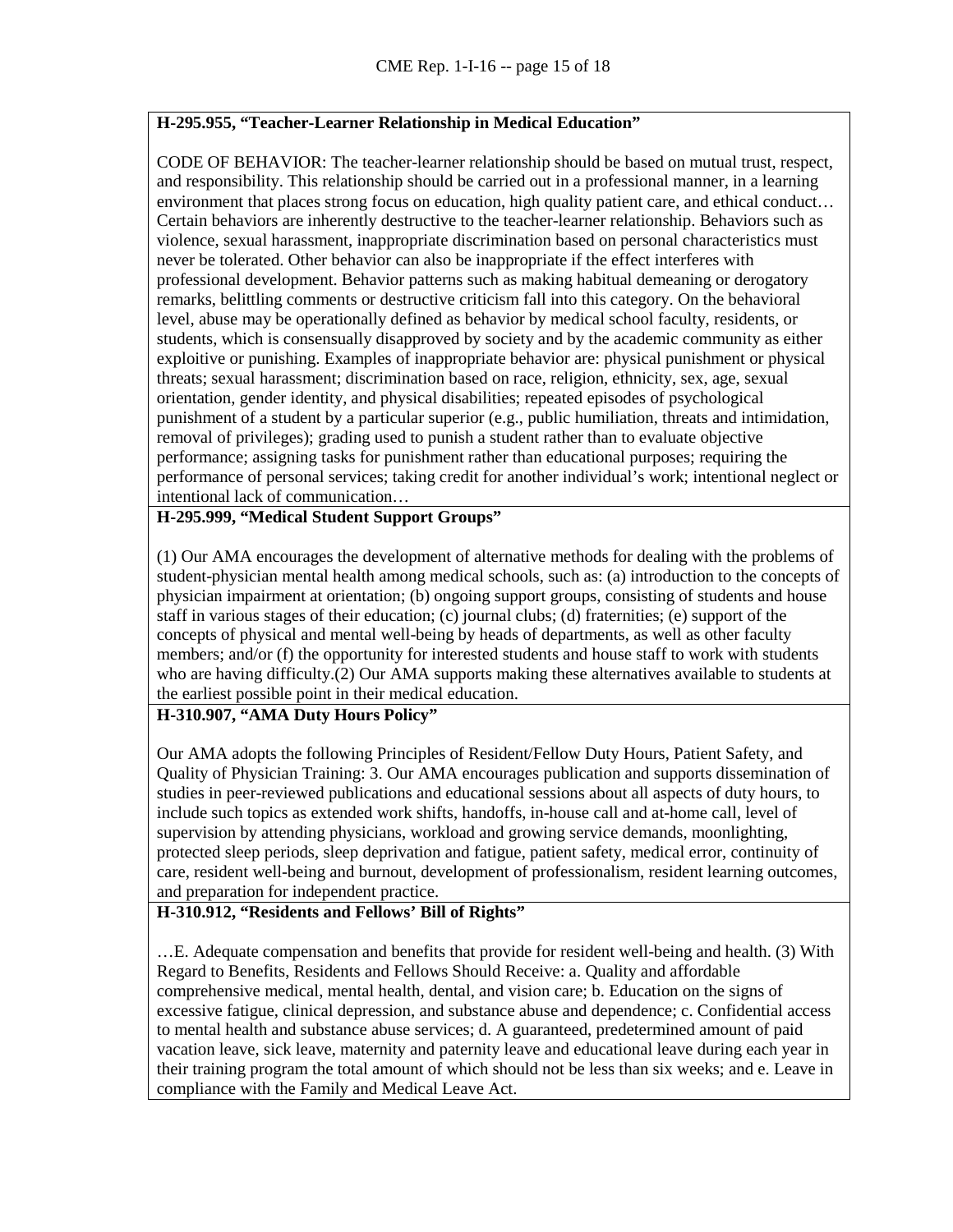# **H-310.979, "Resident Physician Working Hours and Supervision"**

(1) Our AMA supports the following principles regarding the supervision of residents and the avoidance of the harmful effects of excessive fatigue and stress: (g) The program director, with institutional support, must assure for each resident effective counseling as stated in Section II.D.4.k of the Institutional requirements: "Counseling services: The Sponsoring Institution should facilitate residents' access to confidential counseling, medical, and psychological support services."

### **H-345.973, "Mental Health Services for Medical Students and Resident and Fellow Physicians"**

Our AMA promotes confidential, accessible, and affordable mental health services for medical students and resident and fellow physicians.

#### **H-345.981, "Access to Mental Health Services"**

Our AMA advocates the following steps to remove barriers that keep Americans from seeking and obtaining treatment for mental illness: (1) reducing the stigma of mental illness by dispelling myths and providing accurate knowledge to ensure a more informed public; (2) improving public awareness of effective treatment for mental illness; (3) ensuring the supply of psychiatrists and other well trained mental health professionals, especially in rural areas and those serving children and adolescents; (4) tailoring diagnosis and treatment of mental illness to age, gender, race, culture and other characteristics that shape a person's identity; (5) facilitating entry into treatment by firstline contacts recognizing mental illness, and making proper referrals and/or to addressing problems effectively themselves; and (6) reducing financial barriers to treatment.

# **H-405.961, "Physician Health Programs"**

Our AMA affirms the importance of physician health and the need for ongoing education of all physicians and medical students regarding physician health and wellness.

## **D-405.990, "Educating Physicians about Physician Health Programs"**

1) Our AMA will work closely with the Federation of State Physician Health Programs (FSPHP) to educate our members as to the availability and services of state physician health programs to continue to create opportunities to help ensure physicians and medical students are fully knowledgeable about the purpose of physician health programs and the relationship that exists between the physician health program and the licensing authority in their state or territory; 2) Our AMA will continue to collaborate with relevant organizations on activities that address physician health and wellness; 3) Our AMA will, in conjunction with the FSPHP, develop state legislative guidelines addressing the design and implementation of physician health programs; and 4) Our AMA will work with FSPHP to develop messaging for all Federation members to consider regarding elimination of stigmatization of mental illness and illness in general in physicians and physicians in training.

### **D-405.992, "Physician Health and Wellness"**

Our AMA: (1) supports programs related to physician health and wellness, including those offered in conjunction with the Federation of State Physician Health Programs; (2) will convene those interested in medical education in an effort to bring the dialogue about healthy lifestyle and balance early in the careers of medical students and residents; and (3) considers the concept of physician wellness as an element of the AMA Strategic Plan.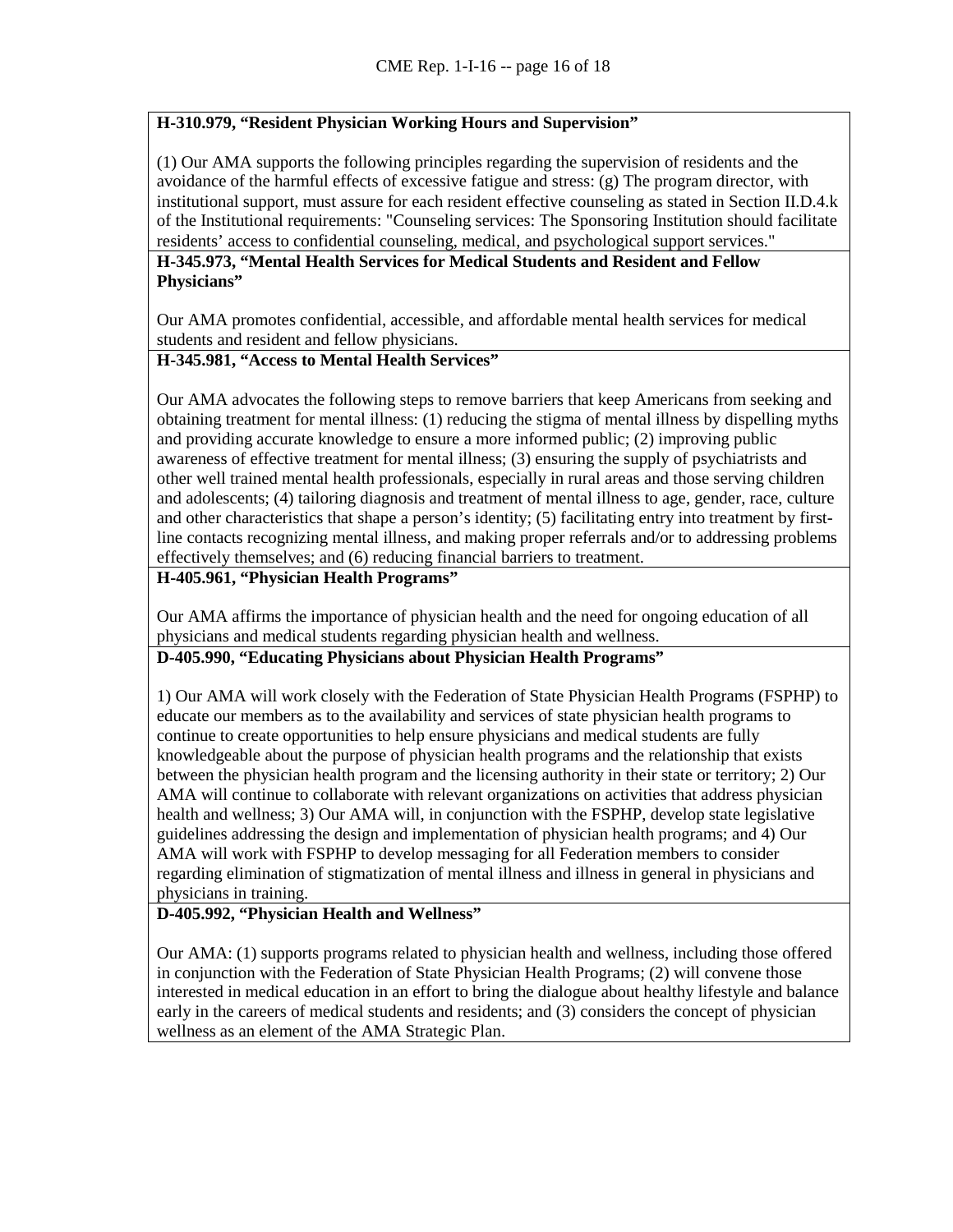### **D-405.996, "Physician Well-Being and Renewal"**

Our AMA will work with the Federation of State Physician Health Programs to establish and promulgate a networking resource/database and web site clearinghouse for Medical Staff Physician Health Committees or their equivalents in physician groups throughout the country, and to provide resources that will allow such committees to proactively initiate programs of wellness and illness prevention for physicians.

#### **H-440.905, "Confidentiality, Counseling and Treatment in the Tuberculosis Screening of Health Care Workers"**

The AMA encourages all health care organizations that require Tuberculosis screening tests to adopt standards which guarantee health care workers and medical students the right to confidentiality, appropriate counseling, and treatment following the positive results of a tuberculosis skin test; and encourages all health care organizations that require Tuberculosis screening tests to adopt standards which guarantee prospective health care workers and volunteers confidentiality and education about treatment options following the positive results of a tuberculosis skin test.

### **9.3.1, "Physician Health & Wellness"**

When physician health or wellness is compromised, so may the safety and effectiveness of the medical care provided. To preserve the quality of their performance, physicians have a responsibility to maintain their health and wellness, broadly construed as preventing or treating acute or chronic diseases, including mental illness, disabilities, and occupational stress.

To fulfill this responsibility individually, physicians should:

- (a) Maintain their own health and wellness by:
- (i) following healthy lifestyle habits;
- (ii) ensuring that they have a personal physician whose objectivity is not compromised.
- (b) Take appropriate action when their health or wellness is compromised, including:
- (i) engaging in honest assessment of their ability to continue practicing safely;
- (ii) taking measures to mitigate the problem;

(iii) taking appropriate measures to protect patients, including measures to minimize the risk of transmitting infectious disease commensurate with the seriousness of the disease;

(iv)seeking appropriate help as needed, including help in addressing substance abuse. Physicians should not practice if their ability to do so safely is impaired by use of a controlled substance, alcohol, other chemical agent or a health condition.

Collectively, physicians have an obligation to ensure that colleagues are able to provide safe and effective care, which includes promoting health and wellness among physicians.

*AMA Principles of Medical Ethics: I,II,IV*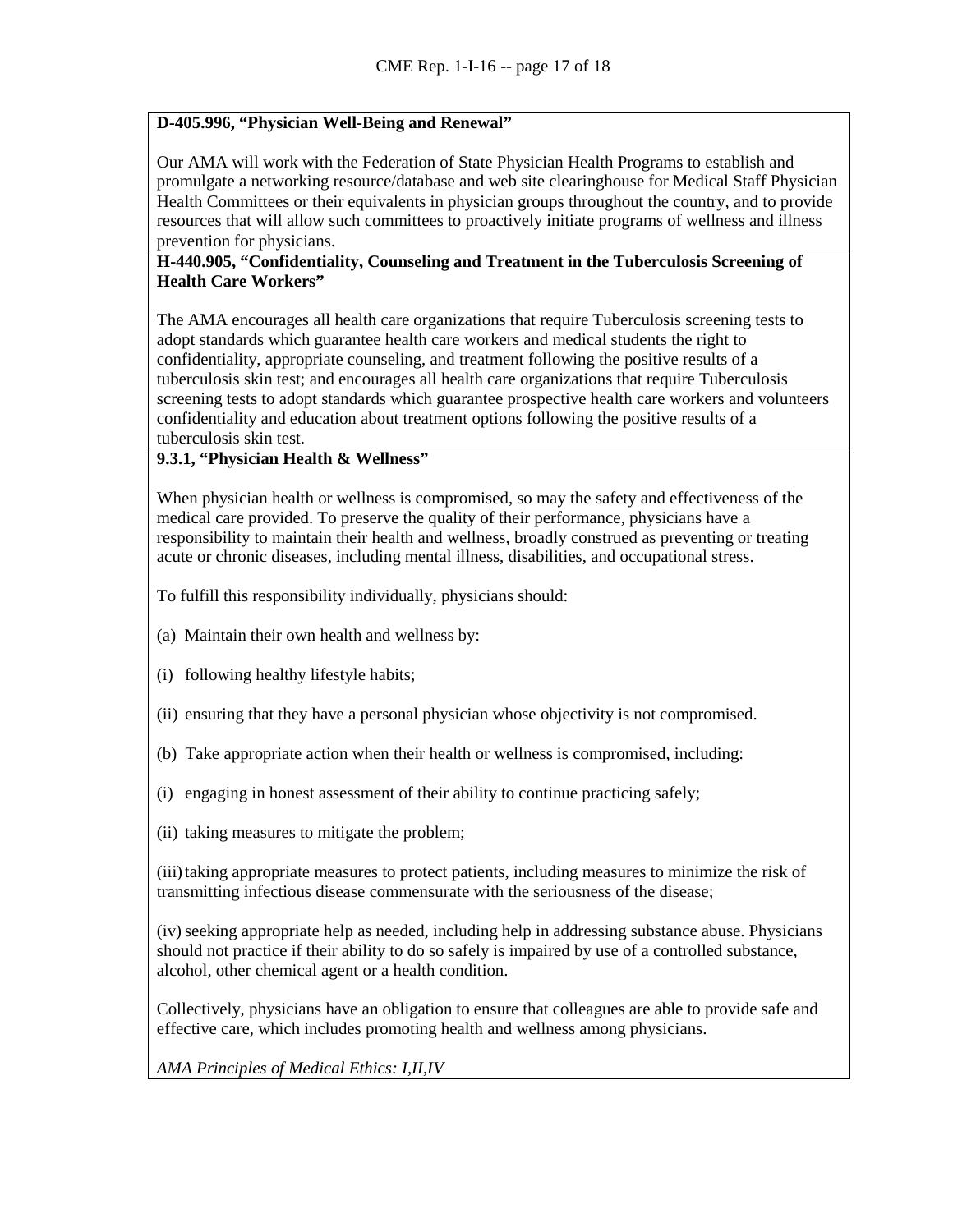# **10.3, "Peers as Patients"**

The opportunity to care for a fellow physician is a privilege or physician-in-training and may represent a gratifying experience and serve as a show of respect or competence. However, physicians must recognize that providing medical care for a fellow professional can pose special challenges for objectivity, open exchange of information, privacy and confidentiality, and informed consent.

In emergencies or isolated rural settings when options for care by other physicians are limited or where there is no other qualified physician available, physicians should not hesitate to treat colleagues.

Physicians must make the same fundamental ethical commitments when treating peers as when treating any other patient. Physicians who provide medical care to a colleague should:

(a) Exercise objective professional judgment and make unbiased treatment recommendations despite the personal or professional relationship they may have with the patient.

(b) Be sensitive to the potential psychological discomfort of the physician-patient, especially when eliciting sensitive information or conducting an intimate examination.

(c) Respect the physical and informational privacy of physician-patients. Discuss how to respond to inquiries about the physician-patient's medical care from colleagues. Recognize that special measures may be needed to ensure privacy.

(d) Provide information to enable the physician-patient to make voluntary, well-informed decisions about care. The treating physician should not assume that the physician-patient is knowledgeable about his or her medical condition.

Physicians-in-training and medical students (when they provide care as part of their supervised training) face unique challenges when asked to provide or participate in care for peers, given the circumstances of their roles in residency programs and medical schools. Except in emergency situations or when other care is not available, physicians-in-training should not be required to provide medical care for fellow trainees, faculty members, or attending physicians if they are reluctant to do so.

*AMA Principles of Medical Ethics: VI*